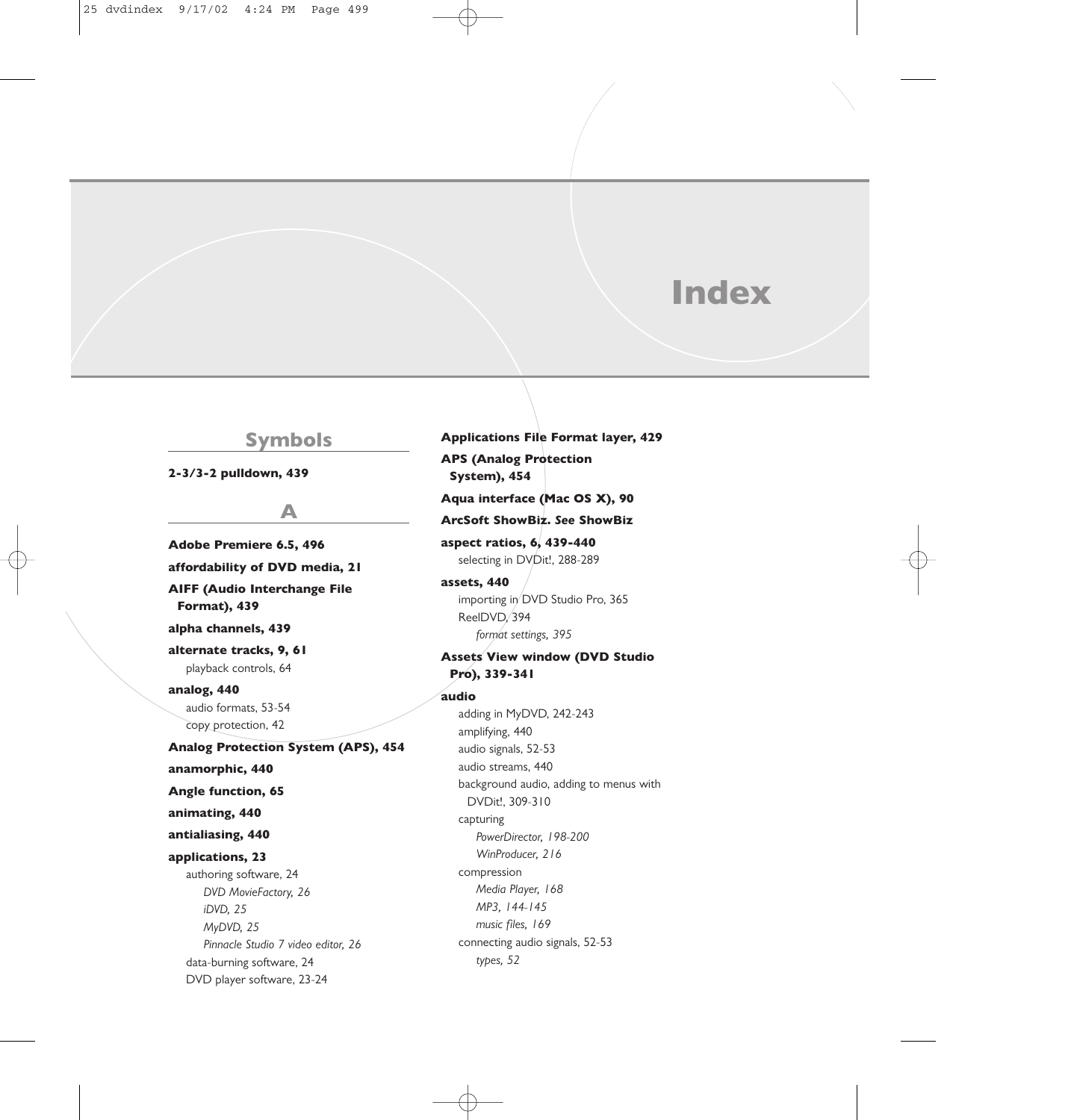Dolby Digital, 54 DTS (Digital Theater Systems), 54 DVD Studio Pro, 356-357 editing (PowerDirector), 207-208 filters (WinProducer), 219-220 formats, 41 *analog, 53-54 digital, 55 surround-sound, 54-55* importing *DVDit!, 302-303 DVD Studio Pro, 366-367 MyDVD, 237, 243 ReelDVD, 396* monophonic, 454 MPEG, 455 mulitchannel, 456 multistream, 456 playing *iTunes, 138-142 QuickTime Player, 105* SDDS (Sony Dynamic Digital Sound), 54 slide shows, adding audio to, 386 sound file details, viewing in QuickTime Player, 105 stereo, 461 WAV format, 466 Windows, 161

*DVDit! 2.5, 487 Express DV, 483 iDVD 2, 25, 486 Impression DVD-Pro 2.2, 490 MyDVD 4, 25, 484 NeoDVDstandard/Plus 4, 482 Pinnacle Studio 7 video editor, 26 PowerDirector 2, 475 ReelDVD 3, 491 Scenarist 2.6, 492 Studio 8, 478 Ulead DVD Workshop, 488 Ulead VideoStudio 6, 481 Video Wave 5 Power Edition, 479 VideoWave Movie Creator, 480 WinProducer 3, 477* versus video editing, 193-194 WinProducer, 224 **authoring software, 24**

## **AuthorScript, 286**

**AutoPlay settings, 162-163** AutoPlay option (Windows), setting, 120-121

**AVI (Audio Video Interleave), 440**

## **B**

**backgrounds (WinProducer), 222 bandwidth, 441 baseband video, 441 bitstreams, 441 Blu-Ray Discs, 27** format specifications, 28 **BMP file format, 441 BNC connectors, 47, 441 BUP files, 441 burning**  copying files to burn, 92-93 data, 441 *Macintosh, 92-94*

**Audio function, 65**

**Audio Interchange File Format (AIFF), 439**

## **Audio Video Interleave (AVI), 440**

**AUDIO\_TS directory, 181, 440** exploring, 182

### **authoring, 448**

DVD-R for authoring, 449 with iDVD, 267 PowerDirector, 210 process, 195 software, 24, 475, 482, 486, 489 *DVD MovieFactory, 26, 485 DVD Studio Pro 1.5, 489*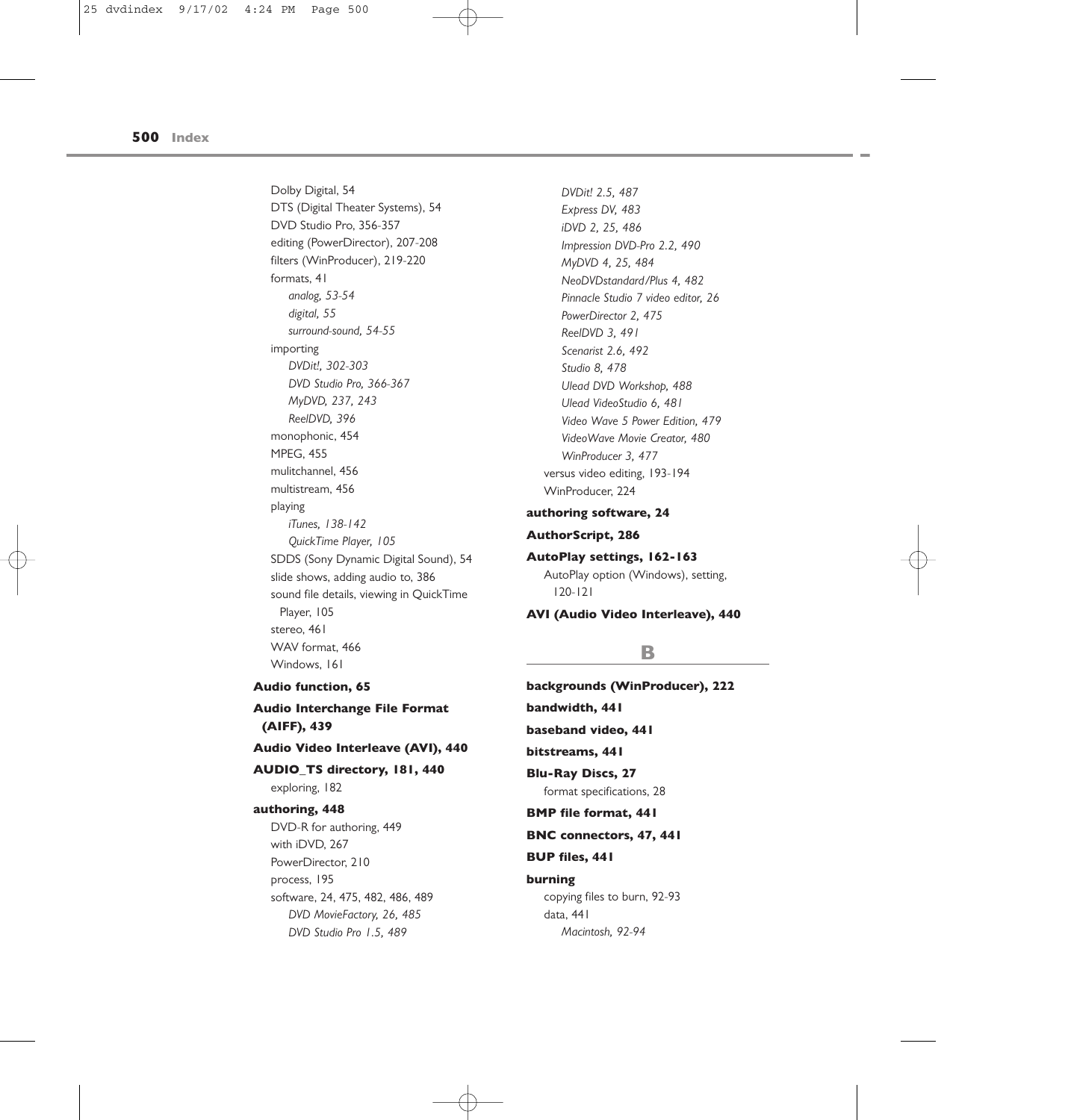## CDs

*Easy CD Creator, 121-122 Windows, 171 Windows Desktop Recording, 118-119 Windows XP, 115* DVDs *Easy CD Creator, 121-122 MyDVD, 257-258 PowerDirector, 211, 215 quality settings, 257 ReelDVD, 397-398 Windows Desktop Recording, 118-119 Windows XP, 115 WinProducer, 223-226* projects in DVDit!, 320 *DVD discs, 322-324 DVD masters, 324 DVD volumes, 324 settings, 320-322* **buttons, 441** adding to menus (DVDit)!, 293-294 copying (iDVD), 277-278 creating (Scenarist), 409 customizing (iDVD), 282-283 deleting (iDVD), 277-278 DVD Studio Pro, 341 *adding to menus, 341 highlights, 347 layers, 344 properties, 345* DVDit!, 304 *button links, 316 customizing, 305-306 editing, 306-307 overlapping buttons, 306* editing text in iDVD, 271-272 iDVD *copying, 277-278 customizing, 282-283 deleting, 277-278 moving, 277-278 organizing, 276* images, customizing, 280

motion, customizing, 280 moving (iDVD), 277-278 MyDVD *arranging, 241 deleting, 242 editing, 231-232* ReelDVD, 389-390 *creating, 390-392* selecting, 60

#### **bytes, 441**

## **C caddies, 441 camcorders, 12, 84** capturing digital video *iMovie, 108 MyDVD, 245-247 PowerDirector, 198-200* Panasonic VDR-M10, 84 *inputs and outputs, 85*

## *recording modes, 85* **camera angles, changing, 65**

## **cameras.** *See* **camcorders; digital cameras**

## **captions, 442**

closed-captions, 443

## **capturing**

audio *PowerDirector, 198, 200 WinProducer, 216* video, 442 *from camcorders, 245-247 with chapters, 247-248 MyDVD, 243-244 PowerDirector, 198-200 WinProducer, 216*

## **CAV (constant angular velocity), 432**

### **CBR (Constant Bit Rate), 442**

### **CDs (compact discs)**

AutoPlay, setting, 162-163 displaying contents in Finder, 141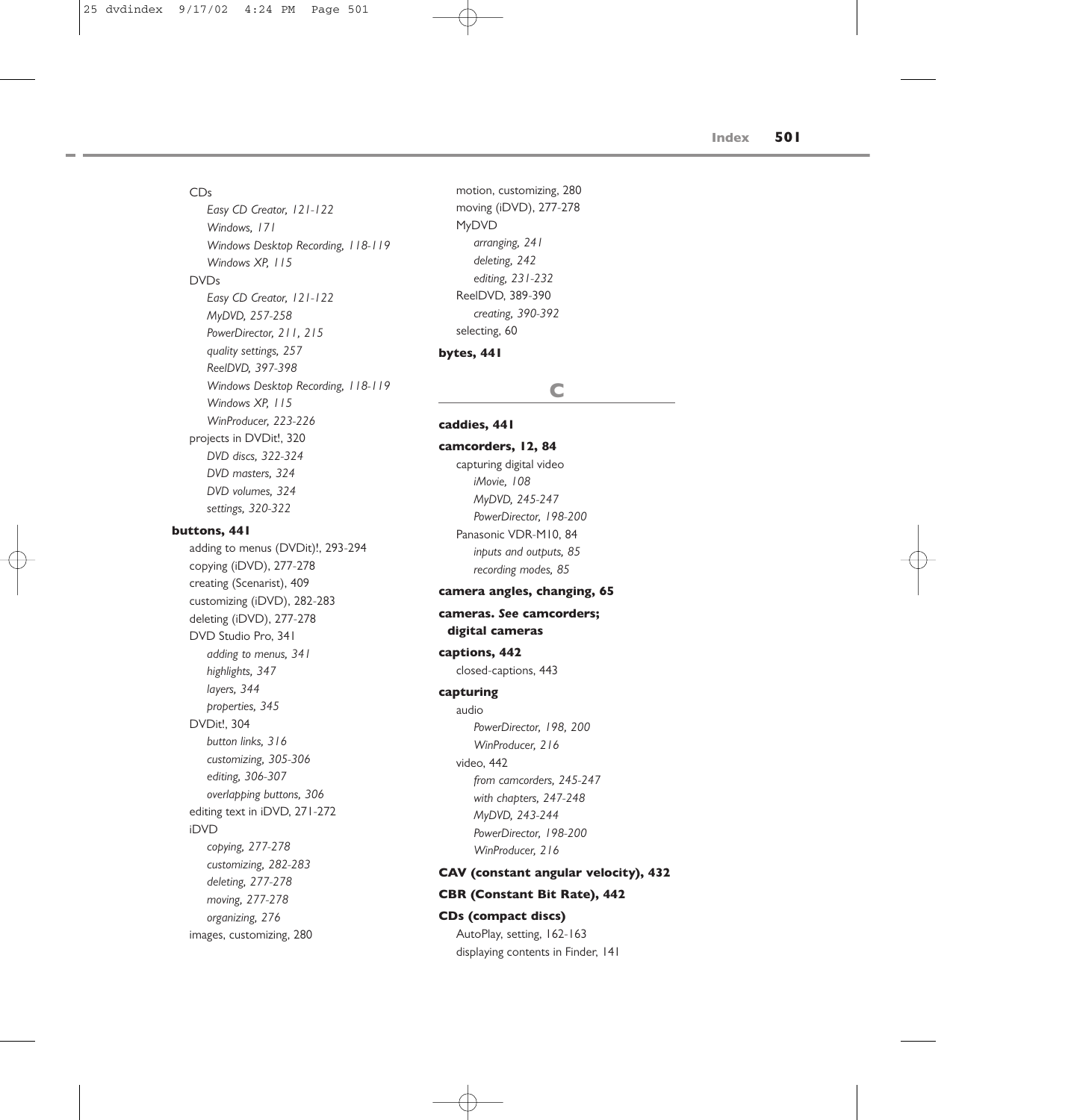burning *Easy CD Creator, 121-122 Windows, 171 Windows Desktop Recording, 118-119 Windows XP, 115* DVD on CD, 42, 448 formats, 39, 422-423 *alternate video, 41 audio, 41 CD-Audio, 422 CD-R, 423 CD-ROM, 422 CD-RW format, 423 prerecorded, 39-40 recordable, 40 Super Video CD, 423 Video CD, 423* formatting, 117 importing music from, 167-168 logos, 422-423 movies on, 10 *adding DVD content to CDs, 10* playing *iTunes, 140-142 Media Player, 165-167* recording *choosing formats, 117 with Windows XP, 115* SACD (Super Audio Compact Discs), 460 SVCD (Super Video CD), 462 viewing track files, 166-167 **CD Database (CDDB), 140 CD-Audio format, 40, 442 CD-R format, 17, 40, 442-423 CD-ROM format, 422 CD-RW format, 17, 40, 442 CDDB (CD Database), 140 cDVD, 42**

**cells, 407, 442**

**CGMS (Copy Generation**

**Management System), 415, 442-444**

**channels, 442 chapter indexes, 248 chapters, 63** chapter indexes, 248 chapter points, setting *DVDit!, 313-314 WinProducer, 225* markers *DVD Studio Pro, 348-353 interactive, 351-352* MyDVD, 247-248 ReelDVD, 383 *creating, 384* Scenarist, 412 **chrominance, 443 CinePlayer, 174, 474 clip indexes, 248 clips, 443** adding in iDVD, 269-270 *in nested menus, 277* duration, 447 importing (DVDit!), 289-290, 300-303 menus, adding to, (DVDit!), 291-292 organizing in iDVD menus, 276 **closed-captions, 443 CLV (constant linear velocity), 432 codec, 443 colors** editing (Scenarist), 411 palettes, 457 safe colors, 457 **combination drives (CD-R/RW and DVD-ROM), 161 compact discs.** *See* **CDs compatibility among DVD formats, 20-21 component video format, 49-50, 443 composite video, 443 composite/baseband video format, 48-49**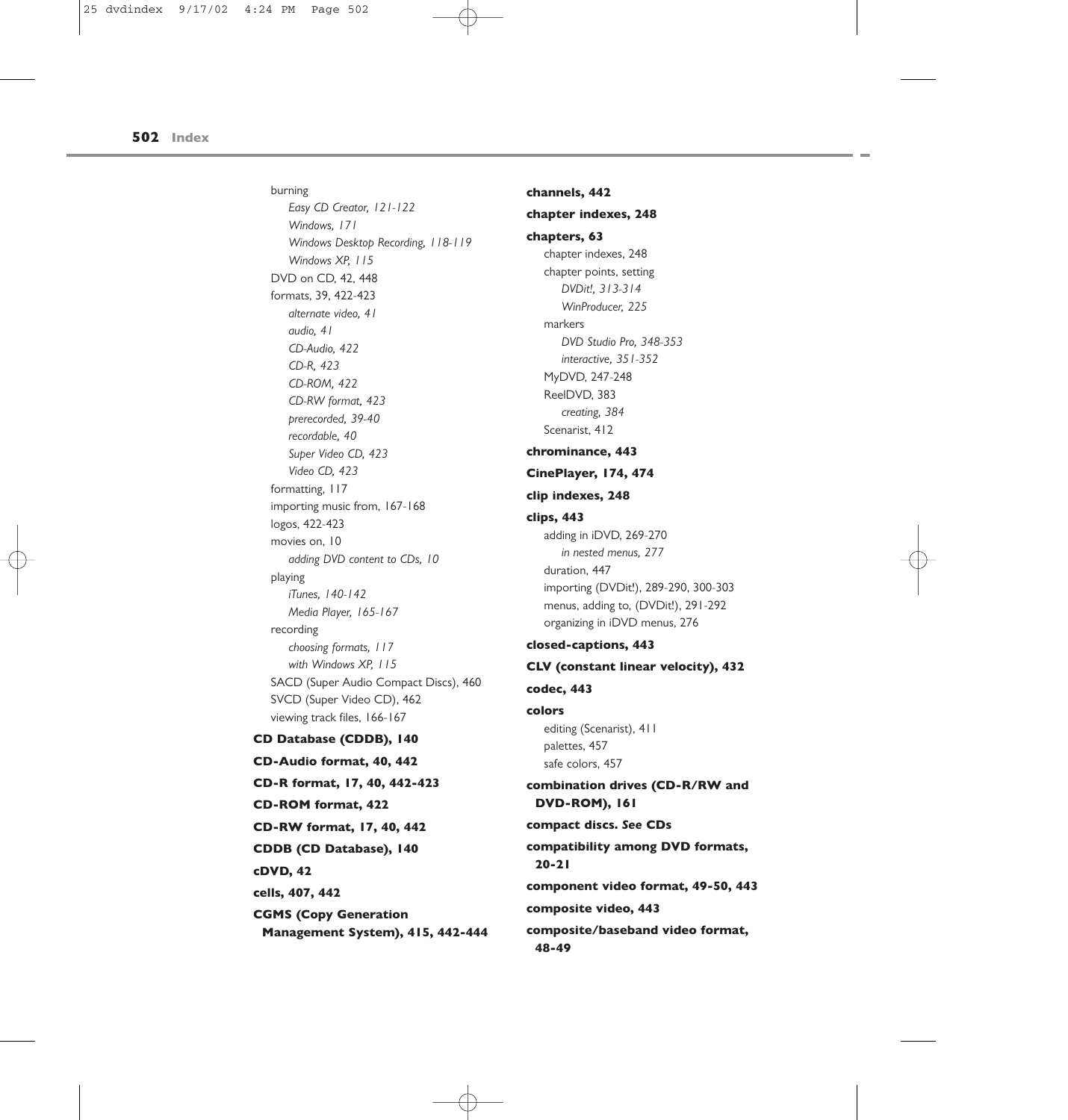#### **compression, 443**

compressors, 444 decoding, 445 decompression, 445 editing compressed video, 238, 251 lossless, 453 lossy, 453 Media Player, 168 MP3, 144 *setting options, 144-145* music files, 169 perceptual, 458 transcoding, 234

#### **connectors, 45**

audio, 53 BNC connectors, 47 DVD recorders, 74-75 F connectors, 47 Firewire, 47, 75, 95, 106, 451 phono, 458 power cables, 45 RCA, 47, 459 S-Video, 47, 49, 462 USB interface, 95 video cable, 47

### **constant angular velocity (CAV), 432**

**Constant Bit Rate (CBR), 442**

**constant linear velocity (CLV), 432**

**content protection, 6, 9, 444**

**Content Scrambling System (CSS), 415, 444**

**control functions, 55-57**

**Copy Generation Management System (CGMS), 415, 442-444**

## **copy management, 444**

#### **copy protection, 444**

analog, 42 CGMS (Copy Generation Management System), 415 CSS (Content Scrambling System), 415 digital, 42-43

Macrovision APS (Analog Protection System), 415 Scenarist, 415

**copying files to burn to recordable discs, 92-93**

**cropping, 444**

**cross-fading, 444**

## **CSS (Content Scrambling System), 415, 444**

**cuts, 444**

#### **CyberLink, 196**

Cyberlink PowerDirector. *See* PowerDirector CyberLink PowerDVD. *See* PowerDVD

## **D**

**DAT, 444 data rate, 444 data-burning software, 24 decoding, 445 decompression, 445 deinterlacing, 445 digital audio formats, 55 digital cameras** accessing through USB interface (Macintosh), 94 browsing camera contents, 96 connecting to iPhoto, 95-96 disconnecting, 98 importing photos from, 97 **digital copy protection, 42-43 Digital Linear Tape (DLT), 445 digital media, 445** Macintosh applications, 88-89 Windows XP, 113 *burning CDs and DVDs, 115*

*suggested hardware, 114*

## **Digital Theater System (DTS), 54, 445-446**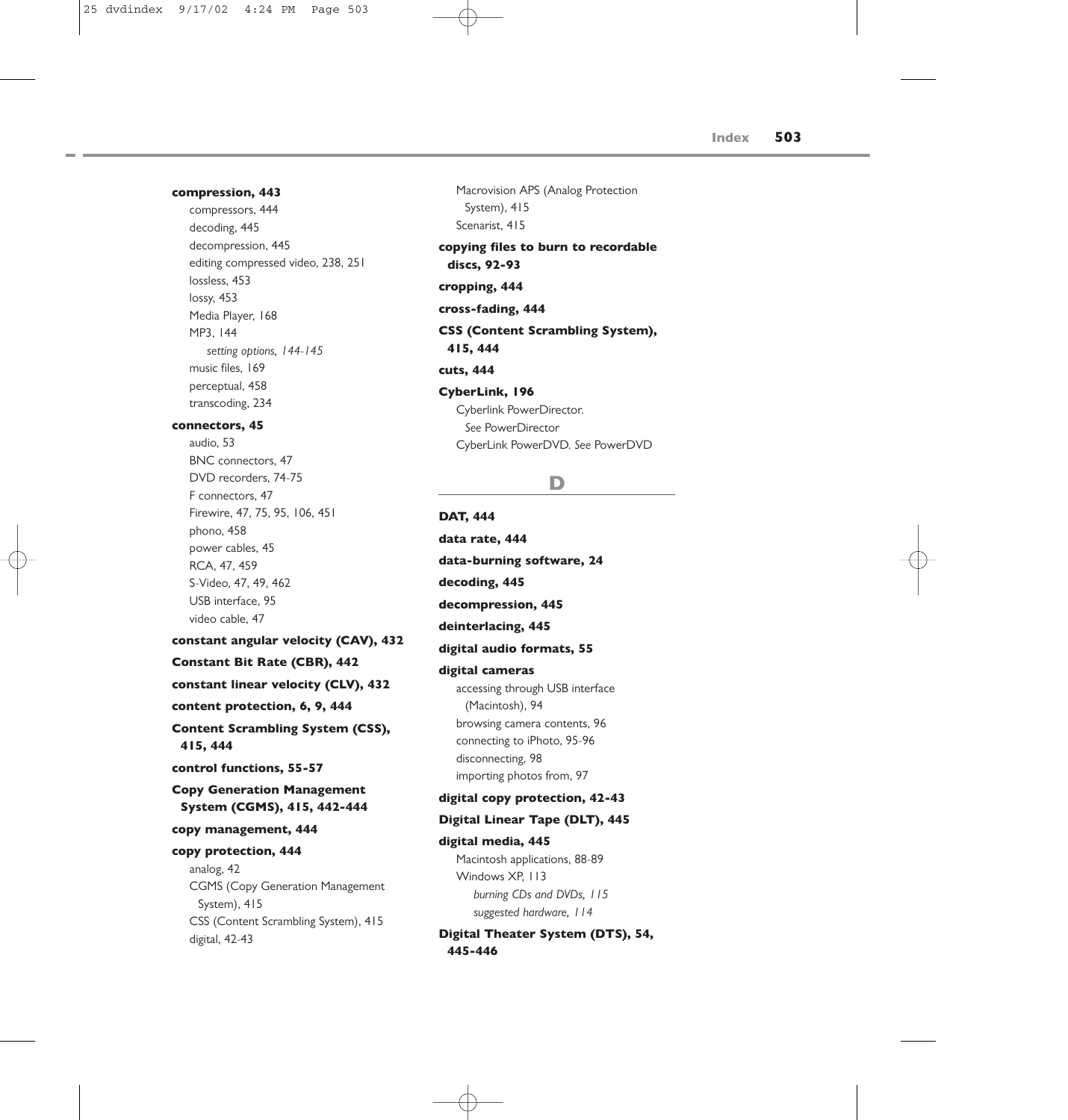**Digital Video (DV), capturing, 50, 447** iMovie, 107-110 Windows Movie Maker, 130-131

**digital video recorders, 12**

### **digitizing film frames, 10**

#### **DirectCD, 116**

disabling Windows desktop CD recording, 116 ejecting discs, 123-124 formatting discs, 122 writing files with, 122-123

#### **disc images, 445**

#### **disc size and capacity, 14-15**

double-sided discs, 15 dual-layer discs, 16 mini DVD, 16 terms and abbreviations, 15

### **discs, 445**

copy protection *analog, 42 digital, 42-43* double-sided, 446 dual-layer, 447 ejecting in DirectCD, 123-124 formats, 38-39 *alternate video, 41 audio, 41 prerecorded, 39-40 recordable, 40* formatting with DirectCD, 122 recordable *burning, 94 copying files to burn, 92-93 formatting, 92-93, 117* region codes, 42-43 *changing, 43* rewritable, erasing, 92-93 single-sided, 461

## **disks, 445**

magnetic, 454

**dissolves, 445**

**DLT (Digital Linear Tape), 445 Dolby Digital, 54, 446 Dolby Headphone, 446 Dolby Surround, 446 Dolby Surround Pro Logic, 446 double-sided discs, 15, 446 downmixing, 55, 446 drives** CD-R/RW, 161 combination, 161 DVD-ROM, 161 **DTS (Digital Theater System), 54, 445-446 dual-layer discs, 16, 447 duplicating, 447 duration, 447 DV (Digital Video), capturing, 447** iMovie, 107-110 Windows Movie Maker, 130-131 **DVD, 5, 447 DVD Forum, 6, 448** web site, 434 **DVD MovieFactory, 26, 485 DVD Player (Macintosh), 146-147** accessing DVD features, 151-153 controlling playback, 148-149 DVD navigation, 150-151 exploring DVD data, 154-156 *enhanced data, 156-157* playing DVDs, 147-148 scene indexes, 150 **DVD Player 3 for Macintosh OS X, 469 DVD player software, 23-24 DVD Studio Pro, 329-330** alternate languages, 354 assets, viewing, 339-341

Assets View window, 339-341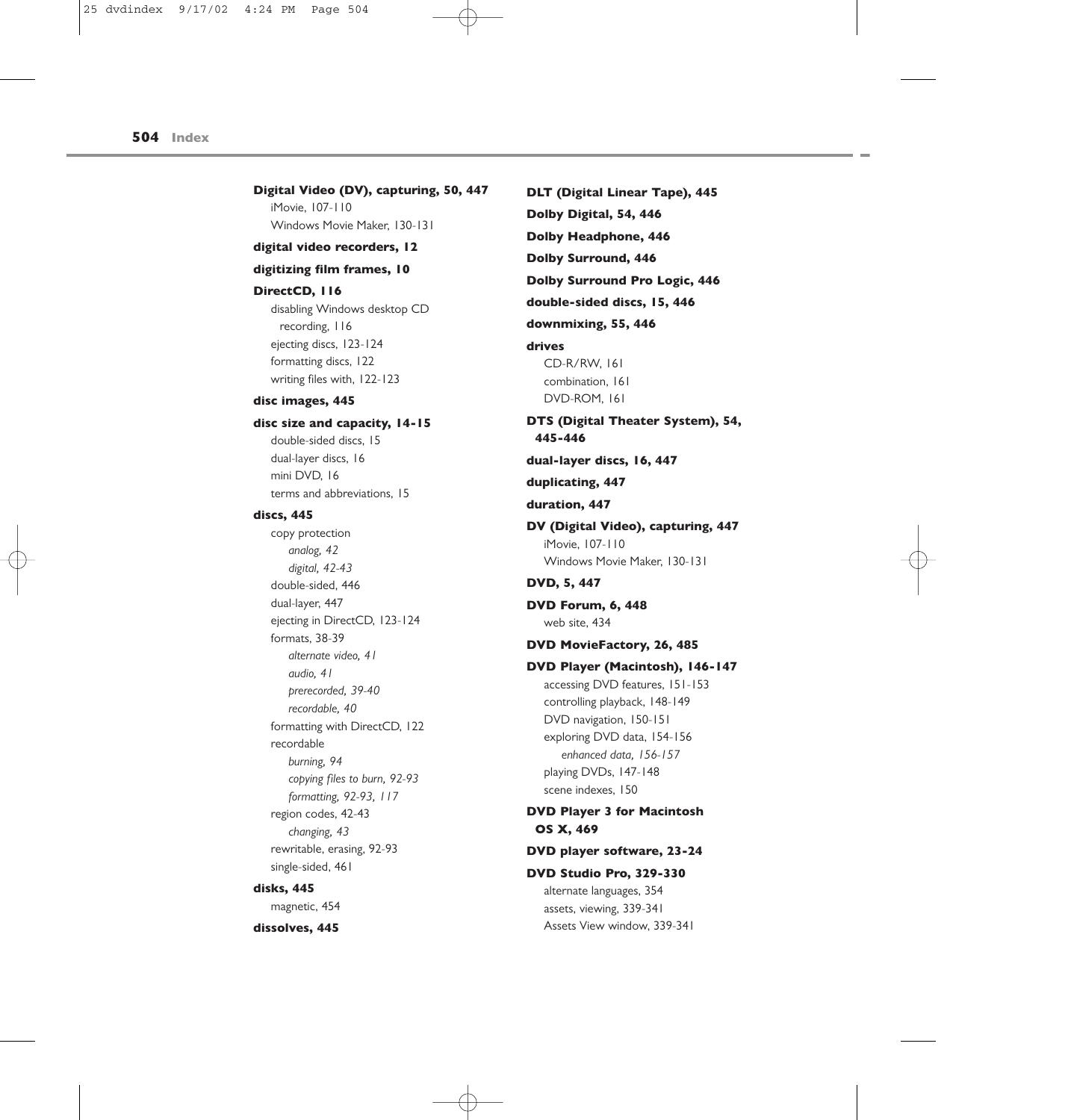audio streams, 356-357 buttons, 341 *adding to menus, 341 highlights, 347 layers, 344 properties, 345* chapter markers, 348-349 *interactive, 351-352 Marker Editor, 349-351 story sequences, 352-353* components, viewing, 338-339 features, 330 Graphical View window, 333 importing assets, 365 *audio, 366-367 images, 365 video, 367* interface, 331 launching, 331 Log window, 362 Matrix views, 362-364 Menu Editor window, 341 menus, 341 *motion, creating, 345-348 still, creating, 341-344* multiangle video streams, 354-355 navigational links, 333-334 Offbeat Action menu, 335-336 Project View window, 338-339 projects *building, 367-370 editing, 362 exporting, 369-370* properties, viewing, 337-338 Property Inspector, 337-338 random play, 359 scripts, 359-360 slide shows, 357-358 Stories folder, 352 subtitles, 355-356 text descriptions, 362-363 Tutorial project, 331 *opening, 332-333 previewing, 334-337*

video tracks, 348-349 web links, 360-361

#### **DVD Studio Pro 1.5, 489**

#### **DVD+R format, 19, 40, 78, 427, 449**

recorders, 80 *compatibility issues, 81 finalizing discs, 81 recording with, 81*

### **DVD+RW, 40, 449**

#### **DVD+RW Alliance, 19, 449**

#### **DVD+RW format, 19, 76-77, 427**

recorders, 80 *compatibility issues, 81 finalizing discs, 81 recording with, 80*

## **DVD-Audio format, 12-13, 41, 425, 447**

exploring, 182

**DVD-Multi, 40, 448**

## **DVD-Multi Player format, 426**

#### **DVD-Multi Recorder format, 426**

## **DVD-R format, 11, 17-18, 40, 78, 83, 425, 449**

for authoring, 449 compatibility issues, 83 recorders, 78-79 *Video mode, 79 Video Recording mode, 79*

## **DVD-RAM format, 17-18, 40, 76-77,**

**82, 426, 449** in digital camcorders, 84 recording with, 82

## **DVD-ROM format, 14, 424, 449** drives, 161

## **DVD-RW format, 11, 17-18, 40, 76-77, 426, 449**

recorders, 78-79 *Video mode, 79 Video Recording mode, 79*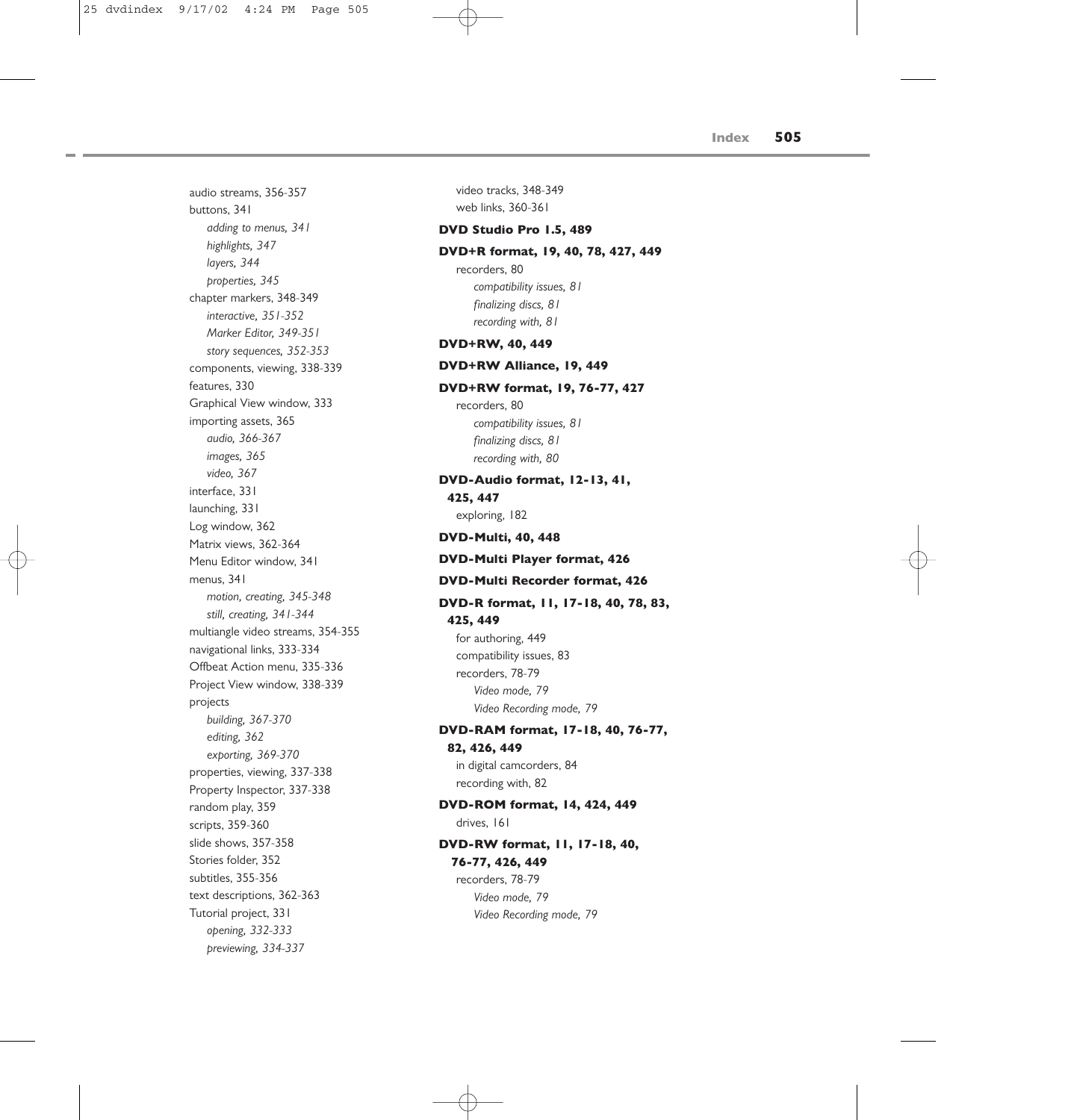## **DVD-Video format, 8-9, 39, 424, 450** DVD-R and DVD-RW recordable formats, 11 exploring, 181-182 features, 8 mastering, 9 **DVD-VR format, 424, 450 DVD@ACCESS, 448 DVDit!, 285-286** audio clips, previewing, 302 burning discs *DVD discs, 322-324 DVD masters, 324 DVD volumes, 324 settings, 320-322* buttons, 304 *button links, 316 customizing, 305-306 editing, 306-307 overlapping, 306* customizing design, 304 features, 286 First Play, 314-315 importing clips, 300-301 *audio clips, 302-303 still images, 303-304 supported file formats, 301-302* Menu/Movie List, 290-291 menus, 309 *background audio, adding, 309-310 background images, previewing, 304 buttons, adding, 293-294 creating, 290-291 customizing, 307-308 editing, 310 linked, 293-295 linking movies to, 311 movie clips, adding, 291-292 reviewing settings, 310 setting properties, 317-318 titles, adding, 292-293*

movies, 309-311 *chapter points, setting, 313-314 clips, viewing, 300-301 linking to menus, 311 properties, setting, 319 viewing in timeline, 312-313* navigation links, 304, 314 *creating, 316-317 setting properties, 317-319 testing, 317* Palette window, 289-290 Project Planner, 287 projects, 299 *building to DVD volumes, 297-298 burning to disc, 320 creating, 287-288 importing clips into, 289-290 output format, selecting, 288-289 previewing, 295-297 screen aspect ratio, selecting, 288-289* Remote Control, 296 self-running productions, 318 text *customizing, 305-306 editing, 306-307* themes, 299-300 *opening files, 301* versions, 287 widescreen support, 299

## **DVDit! 2.5, 487**

## **DVDs, 5, 447** adding DVD content to CDs, 10 affordability, 21 applications for, 4 authoring, 448 *DVD-R for authoring, 449* AutoPlay, setting, 162-163 benefits, 5 versus Blu-Ray discs, 27 on CD, 448 compared to VHS, 7 *quality degradation over time, 7* converting movies to, 10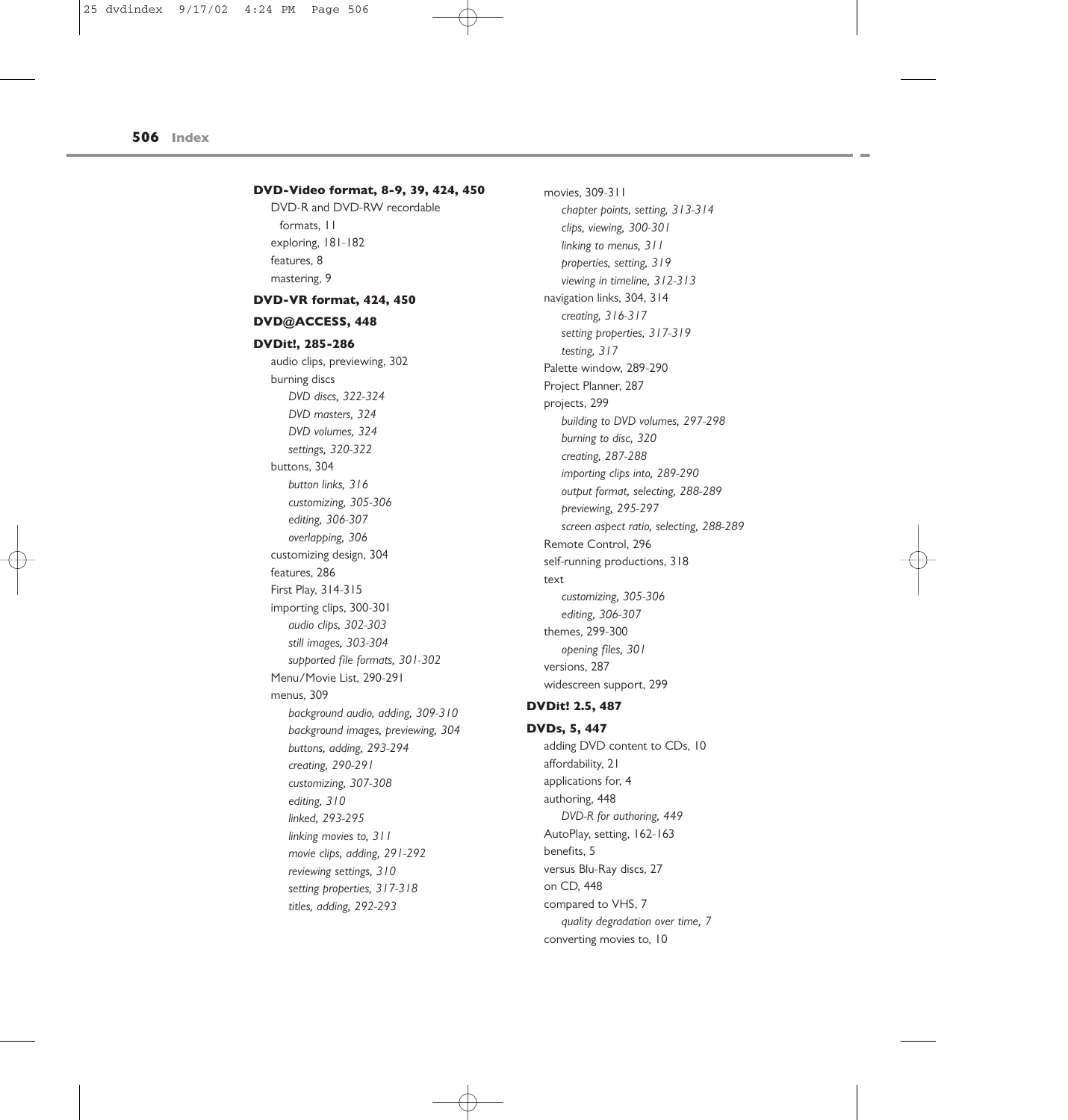copy protection *analog, 42 digital, 42-43* digital video recorders, 12 disc size and capacity, 14-15 *double-sided discs, 15 dual-layer discs, 16 mini DVD, 16 terms and abbreviations, 15* DVD on CD, 42 DVD-10, 447 DVD-5, 447 DVD-9, 447 formats, 16, 38-39, 422-427, 432 *alternate video, 41 audio, 41 compatibility, 20-21 DVD+R, 19, 427 DVD+RW, 19, 427 DVD-Audio, 425 DVD-Multi Player, 426 DVD-Multi Recorder, 426 DVD-R, 17-18, 425 DVD-RAM, 17-18, 426 DVD-ROM, 424 DVD-RW, 17-18, 426 DVD-Video, 424 DVD-VR, 424 physical disc format, 16 prerecorded, 39-40 recordable, 17-19, 40 Super Audio CD (SACD), 425* hybrid, 452 images, 10 logos, 424-427 multi-story, 456 multilanguage, 456 multiple streams of content, 353 origins of, 6 *Hollywood requirements versus computer industry requirements, 6-7* players, 448 *alternate tracks, 61, 64 applications, 448*

*basic functions, 58 buying guide, 32 changing camera angles, 65 chapter controls, 63 connecting, 44-45 control and status functions, 55-57 display controls, 64 enhanced video and audio features, 67 first play elements, 58 inputs, 44 menus, 59-61 multilanguage support, 66 navigation, 59-61 Open/Close buttons, 58 output formats, 65 outputs, 44 parental locks, 66 playback controls, 62 portable, 35-36 Power buttons, 58 remote controls, 56 set-top, 32-38, 460 setting up, 36-38 setup menus, 65 versus VCRs, 63 widescreen display, 50-51* playing *Media Player, 172-173 Windows, 160 Windows XP, 159* recorders, 449. *See also* recorders references, 433 *hardware products, 435 industry organizations, 434 integrated computer systems, 436 online resources, 434 publications, 433 software, 436* region codes, 42-43 *changing, 43* software applications, 23 *authoring software, 24-26 data-burning software, 24 DVD player software, 23-24*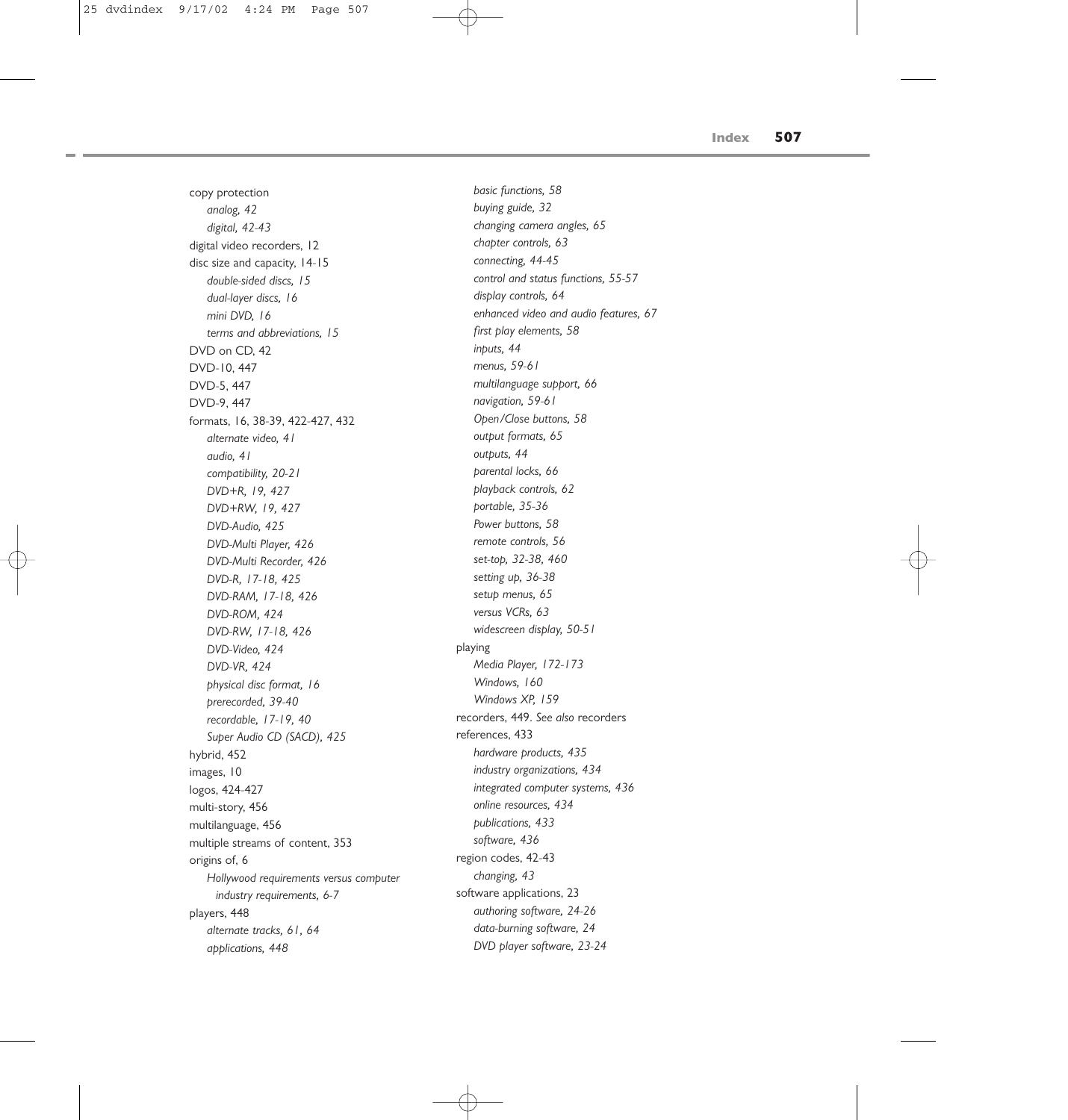success as a consumer product, 7 *DVD-Audio, 12-13 DVD-ROM, 14 movies, 8-9 recordable formats, 11* use in camcorders, 12 versatility of, 4 volumes, 450

#### **dynamic range, 450**

## **E**

## **Easy CD Creator, 116**

burning data discs, 121-122

#### **editing**

audio (PowerDirector), 207-208 buttons (DVDit!), 306-307 in DVD recorders, 76 existing DVDs (MyDVD), 258-260 movies *iMovie, 110-111 Windows Movie Maker, 131-132* MyDVD, 249-250 *trimming clips, 249-250* OpenDVD (MyDVD), 259 software, 493 *Adobe Premiere 6.5, 496 Edition, 497 Final Cut Pro 3, 494 iMovie 2, 493 Ulead MediaStudio Pro 6.5, 498 Windows Movie Maker for Windows XP, 495* tracks in Scenarist, 408 video, 192-193 *versus DVD authoring, 194 PowerDirector, 192, 196, 202-209 process, 194 software, 194 Windows XP, 130 WinProducer, 192-193, 215-219*

#### **Edition, 497**

**effects, 450** in PowerDirector, 205-206

## **encoding, 450**

## **Enhanced DVD, 162, 183, 450**

accessing content, 184 *InterActual Player, 185-188* viewing installation files, 185 WebDVD, 184

## **Explorer window (ReelDVD), 375**

## **exporting, 450**

movies *DVD Studio Pro, 369-370 iMovie, 111 PowerDirector, 208-210 Windows Movie Maker, 132-133 WinProducer, 223-224* photos from iPhoto, 101-102

## **Express DV, 483**

## **F**

**F connectors, 47, 450 Facepainting Tutorial project, 373 fades, 450 fading (cross-fading), 444 fields, 51, 451 file system architecture, 428 File System layer, 429 file systems, 429 filters, 451** video and audio (WinProducer), 219-220 **Final Cut Pro 3, 494 finalizing discs, 80-81 Finder (Mac OS X), 90** Audio CD contents, displaying, 141 browsing digital camera contents, 96 copying files to burn, 92-94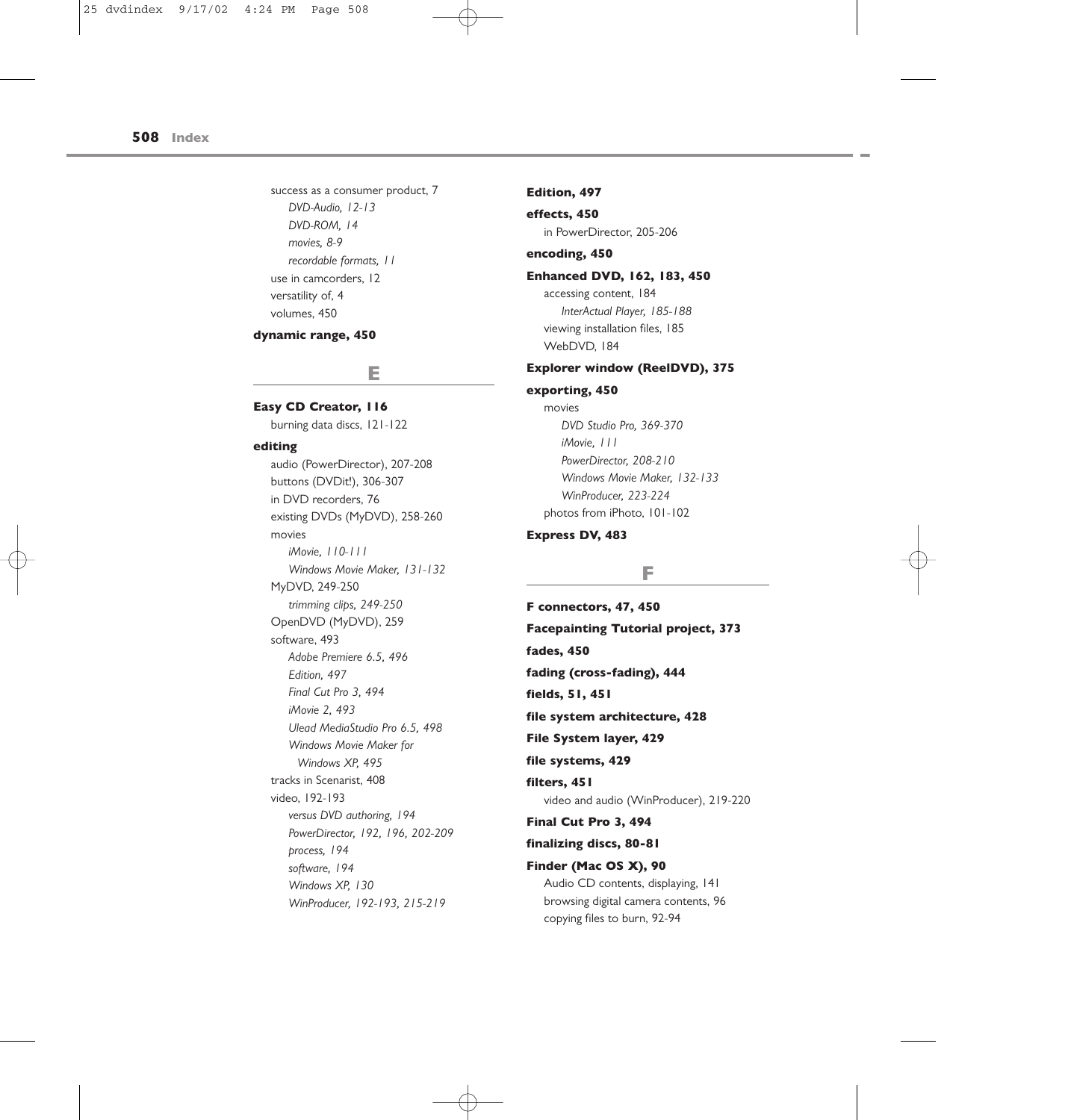DVD data, displaying, 154 formatting recordable discs, 92-93 video file details, displaying, 104 **FireWire connectors, 22, 47, 75, 451 FireWire interface, 73, 95, 106 First Play (DVDit!), 314-315 first play elements, 58, 451 formats, 16, 422-427, 432** audio *analog, 53-54 digital, 55 surround-sound, 54-55* CD, 422-423 *CD-Audio, 422 CD-R, 423 CD-ROM, 422 CD-RW format, 423 Super Video CD, 423 Video CD, 423* choosing recordable disc formats, 117 compatibility, 20-21 DVD, 38-39 *alternate video, 41 audio, 41 output, 65 prerecorded, 39-40 recordable, 40* DVD+R, 19, 427 DVD+RW, 19, 427 DVD-Audio, 425 DVD-Multi Player, 426 DVD-Multi Recorder, 426 DVD-R, 17-18, 425 DVD-RAM, 17-18, 426 DVD-ROM, 424 DVD-RW, 17-18, 426 DVD-Video, 424 DVD-VR, 424 physical disc format, 16 recordable, 17-19 Super Audio CD (SACD), 425

## **formatting, 451**

CDs, 117 DirectCD, 122 recordable discs, 117 *Macintosh, 92-93*

## **fps (frames per second), 451**

## **frames, 51, 451** frames per second (fps), 451 frame rate, 451

## **G**

**gain, 451 gamma, 451 GB (gigabytes), 452 General Parameter (GPRM) registers, 452 GIF (Graphics Interchange Format) format, 452 gigabytes (GB), 452 GOP (Group of Pictures), 452 GPRM (General Parameter) registers, 452 Graphical View window (DVD Studio Pro), 333 Graphics Interchange Format (GIF) format, 452 Group of Picture (GOP), 452**

## **H-I**

**Hertz (Hz), 452 hybrid DVDs, 452 iDVD, 25, 268**

> adding clips, 269-270 authoring with, 267 buttons *copying, 277-278 customizing, 282-283 deleting, 277-278*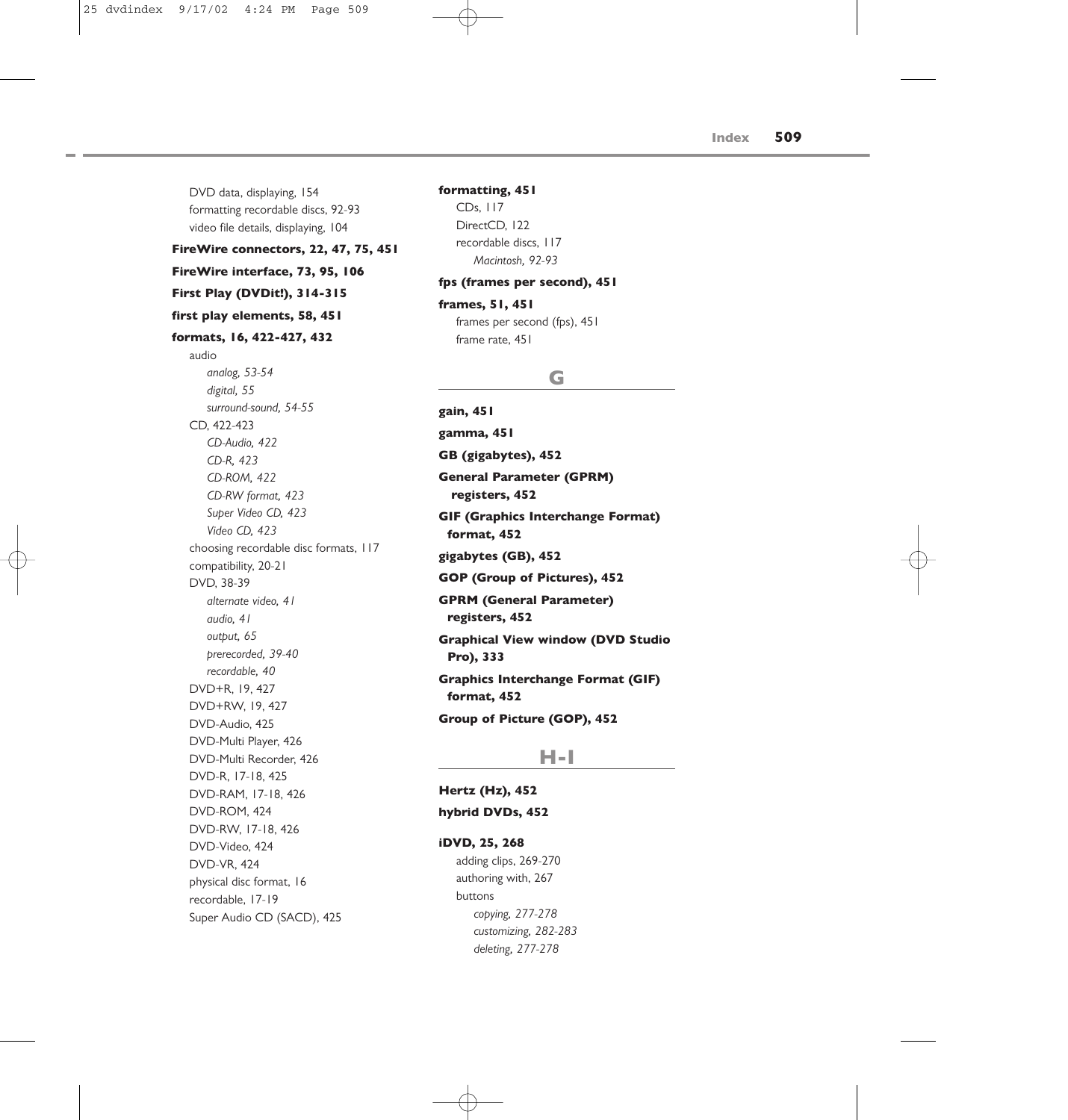*editing text, 271-272 images, customizing, 280 motion, customizing, 280 moving, 277-278 organizing, 276* iDVD 2, 268 launching, 269 menus *backgrounds, customizing, 281 buttons, customizing, 282-283 customizing, 279 editing text, 271-272 nested, 277 organizing clips, 276 styles, selecting, 270-271 themes, applying, 283 titles, customizing, 281-282* playback, 275 preferences, 275-276 previewing productions, 272-273 projects *checking status, 273-274 creating, 268-270 recording, 274-275 saving, 273* setting up, 275-276 slide shows, creating, 278-279 themes, selecting, 271 **iDVD 2, 486 IEEE 1394 interface, 22**

**IFO files, 452**

#### **iLINK interface, 22, 452**

#### **images, 10**

cropping, 444 importing *DVD Studio Pro, 365 Windows XP, 124* menu background, previewing, 304 PICT format, 458 slide shows, 461

still frames, 461 *importing (DVDit!), 303-304 still shows, 461* TIFF format, 463 **iMovie, 107** capturing from digital video, 107-110 editing movies, 110-111 exporting movies, 111 **iMovie 2, 493 iMovie video editor, 102 importing, 452** assets (DVD Studio Pro), 365 audio *DVD Studio Pro, 366-367 MyDVD, 237, 243 ReelDVD, 396* clips *into PowerDirector, 200-201 into WinProducer, 217 into DVDit!, 289-290* files (PowerDirector), 211-212 images *DVD Studio Pro, 365 ReelDVD, 395-396* music from CD, 142-144, 167-168 photos *digital cameras, 97 local storage devices, 98 in Windows XP, 124* video *DVD Studio Pro, 367 iMovie, 108 MyDVD, 230-231 ReelDVD, 396* **Impression DVD-Pro 2.2, 490 In points, 452 Information (.IFO) files, 156, 182 inputs, 44 interactive chapter markers, 351-352 interactive navigation, 8**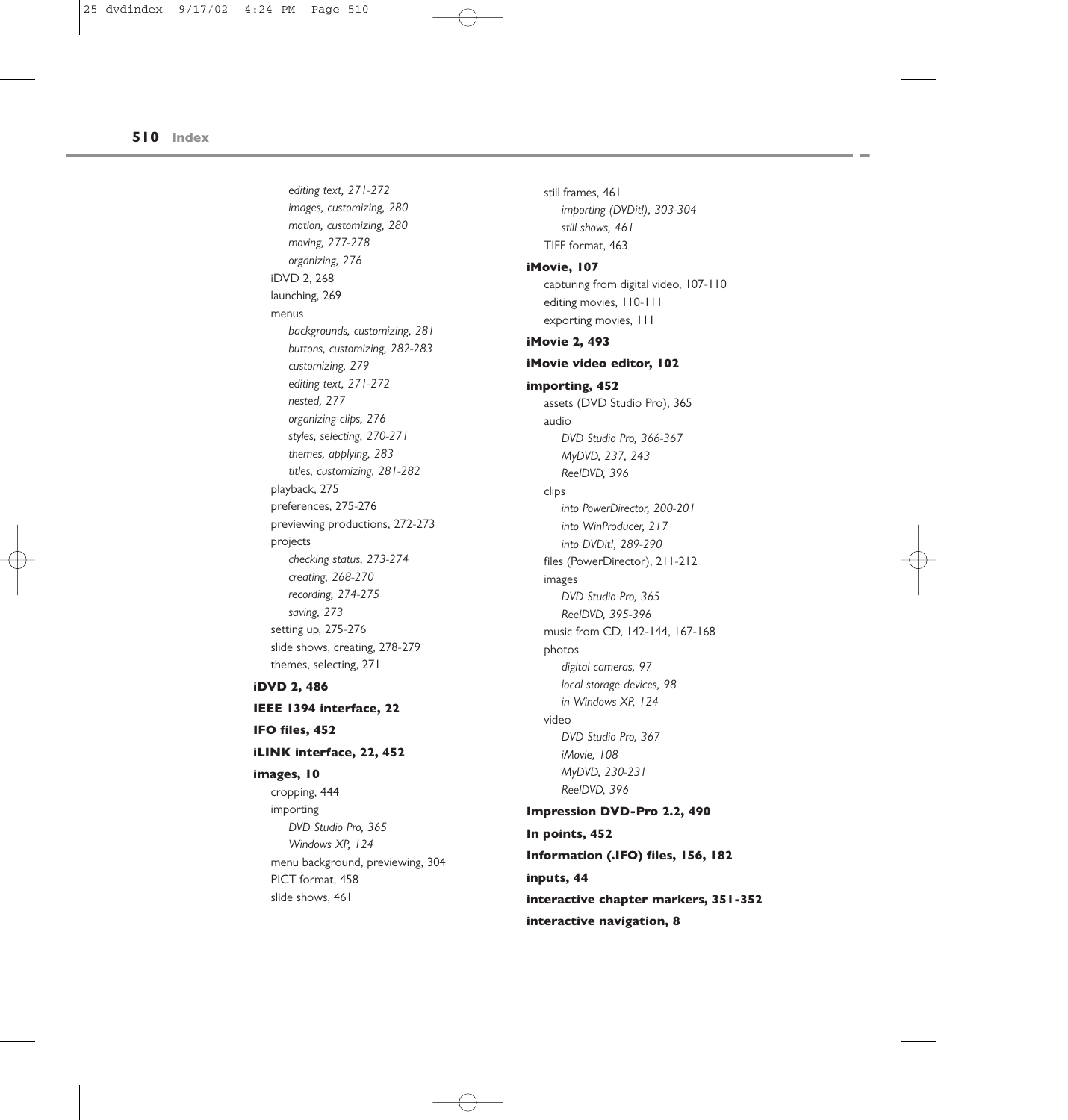| InterActual Player, 162, 185-186                                                                                                                                                                                                                                                                                                | I-L                                                                                                                                                                                                                                                                                     |
|---------------------------------------------------------------------------------------------------------------------------------------------------------------------------------------------------------------------------------------------------------------------------------------------------------------------------------|-----------------------------------------------------------------------------------------------------------------------------------------------------------------------------------------------------------------------------------------------------------------------------------------|
| playing movies, 186-187<br>viewing enhanced content, 186-188                                                                                                                                                                                                                                                                    | <b>JPEG format, 453</b>                                                                                                                                                                                                                                                                 |
| <b>InterActual Player 2, 473</b>                                                                                                                                                                                                                                                                                                |                                                                                                                                                                                                                                                                                         |
| interlaced displays, 51                                                                                                                                                                                                                                                                                                         | key frames in WinProducer, 222                                                                                                                                                                                                                                                          |
| interlacing, 452<br>deinterlacing, 445                                                                                                                                                                                                                                                                                          | languages, setting (ReelDVD),<br>387-389                                                                                                                                                                                                                                                |
| fields, 451                                                                                                                                                                                                                                                                                                                     | layout, 453                                                                                                                                                                                                                                                                             |
| InterVideo, 196<br>InterVideo WinDVD, See WinDVD<br>InterVideo WinProducer. See WinProducer                                                                                                                                                                                                                                     | <b>Layout Editor, 414</b><br>creating layouts, 415-416<br>layouts, creating in Scenarist,                                                                                                                                                                                               |
| inverse telecine, 452                                                                                                                                                                                                                                                                                                           | 415-416                                                                                                                                                                                                                                                                                 |
| iPhoto, 95                                                                                                                                                                                                                                                                                                                      | letterboxing, 453                                                                                                                                                                                                                                                                       |
| browsing camera contents, 96<br>connecting to cameras, 95-96<br>disconnecting cameras, 98<br>editing photos, 100-101<br>exporting photos, 101-102<br>features. 95<br>importing photos<br>from digital cameras, 97<br>from local storage devices, 98<br>organizing photos, 99<br>photo books, creating, 101<br>Photo Library, 97 | <b>LFE (Low-Frequency Effects), 453</b><br>Library (iTunes), 139<br>Line level, 453<br>linear PCM, 453<br>linked menus, adding clips to,<br>237-239<br><b>links, 453</b><br>creating (ReelDVD), 392<br>global, defining, 393<br>menu command, defining, 394<br>track, defining, 393-394 |
| ISO-9660, 453                                                                                                                                                                                                                                                                                                                   | live broadcasts, recording, 73                                                                                                                                                                                                                                                          |
| <b>iTunes, 138-139</b><br>Equalizer, 146<br>importing music from CDs, 142-144<br>Library, 139<br>organizing music, 145-146<br>playing CDs, 140-142                                                                                                                                                                              | logos, 424-427<br>CD. 422-423<br>lossless compression, 453<br>lossy compression, 453                                                                                                                                                                                                    |
| retrieving album information from<br>CDDB, 141                                                                                                                                                                                                                                                                                  | Low-Frequency Effects (LFE), 453<br>luminance, 454                                                                                                                                                                                                                                      |
| setting compression options, 144-145<br>sharing music, 145-146<br>Visual Effects, 145                                                                                                                                                                                                                                           | M<br>Mac OS X, 89                                                                                                                                                                                                                                                                       |

Aqua interface, 90 burning files to DVD, 94 *copying files, 92-93 formatting discs, 92-93* digital cameras, accessing, 94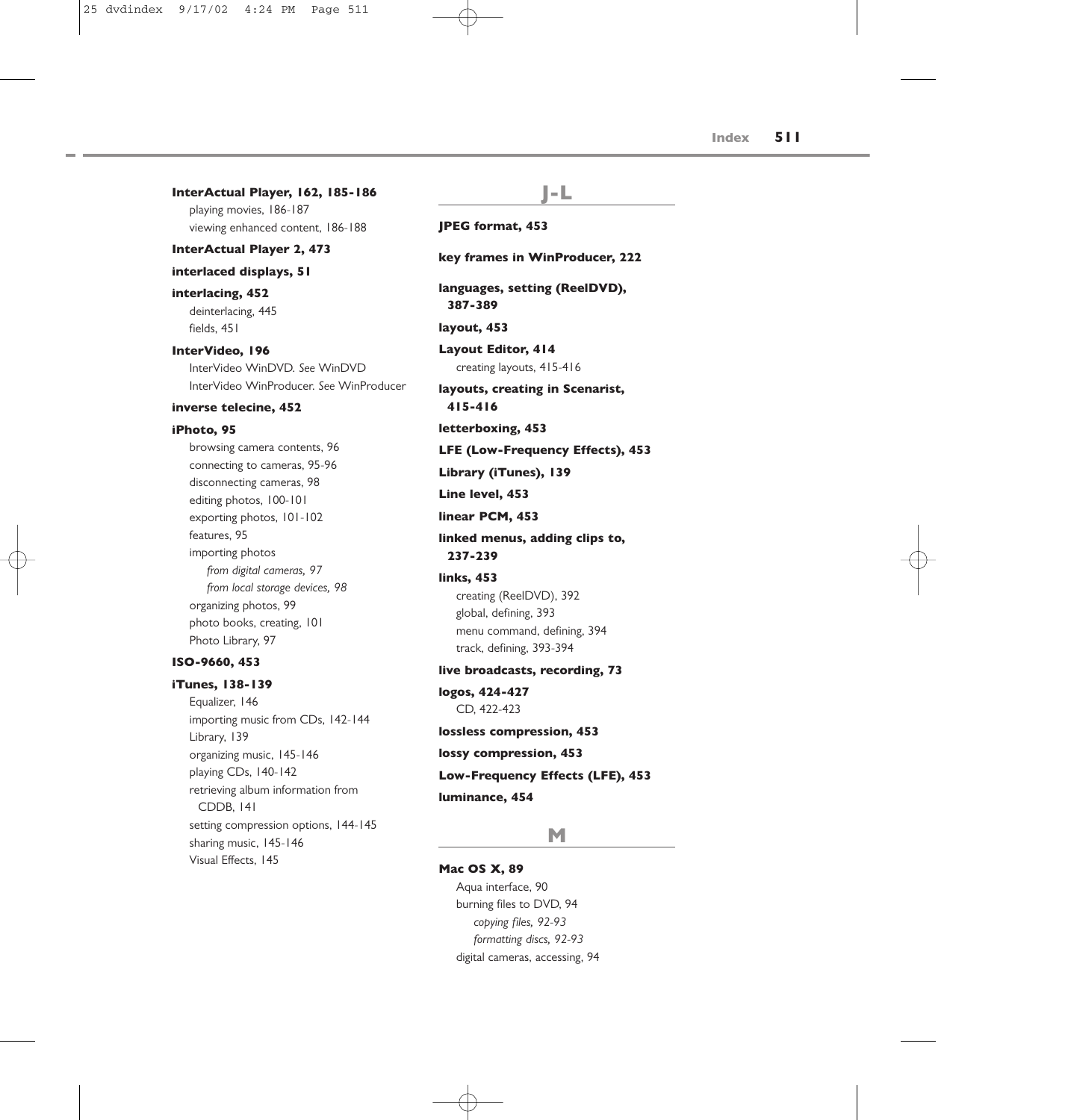Finder, 90 UNIX-based features, 90

#### **Macintosh**

burning data to CD or DVD, 92-94 digital cameras, accessing, 94 digital media applications, 88-89 DVD Player, 146-147 *accessing DVD features, 151-153 controlling playback, 148-149 DVD navigation, 150-151 exploring DVD data, 154-157 playing DVDs, 147-148 scene indexes, 150* erasing rewritable discs, 92-93 iMovie, 107 *capturing from digital video, 107-110 editing movies, 110-111 exporting movies, 111* importing *music from CDs, 142-144 photos from digital cameras, 97 photos from local storage devices, 98* iPhoto, 95 *connecting to cameras, 95-96* iTunes, 138-139 *Library, 139 playing CDs, 140-142* Mac OS X, 89 *graphics capabilities, 90* player applications, 138 QuickTime Player, 102 *movie files, playing, 103 movie files, viewing file details, 103-104 QuickTime Pro upgrade, 106 sound files, playing, 105 sound files, viewing file details, 105* SuperDrive, 91 **Macrovision APS (Analog Protection System), 415 magnetic disks, 454 Main Menus, 61 Marker Editor (DVD Studio Pro), 349-351**

**markers, 454 Master Audio (PowerDirector), 207-208 Master Watermark (Power Director), 207 mastering content, 9 masters, 454** creating (DVDit!), 324 **Matrix views (DVD Studio Pro), 362-364 MB (megabytes), 454 Media Player, 160** audio compression, 168 CDs, playing, 165-167 *downloading CD info, 166 viewing track files, 166-167* compression *audio, 169 encoding into MP3, 170 selecting formats, 170* DVDs, playing, 172-173 *full-screen mode, 173* features, 162, 164 *new for Windows XP, 164* importing music from CDs, 167-168 interface, 164 organizing music files, 168, 170 skins, 166 switching between displays, 166 Taskbar tabs, 165 third-party add-ins, 162 **megabytes (MB), 454 menu Menu keys, 454 menus, 454** adding movie clips (DVDit!), 291-292 backgrounds *customizing, 281 images, previewing, 304*

*MyDVD, 255*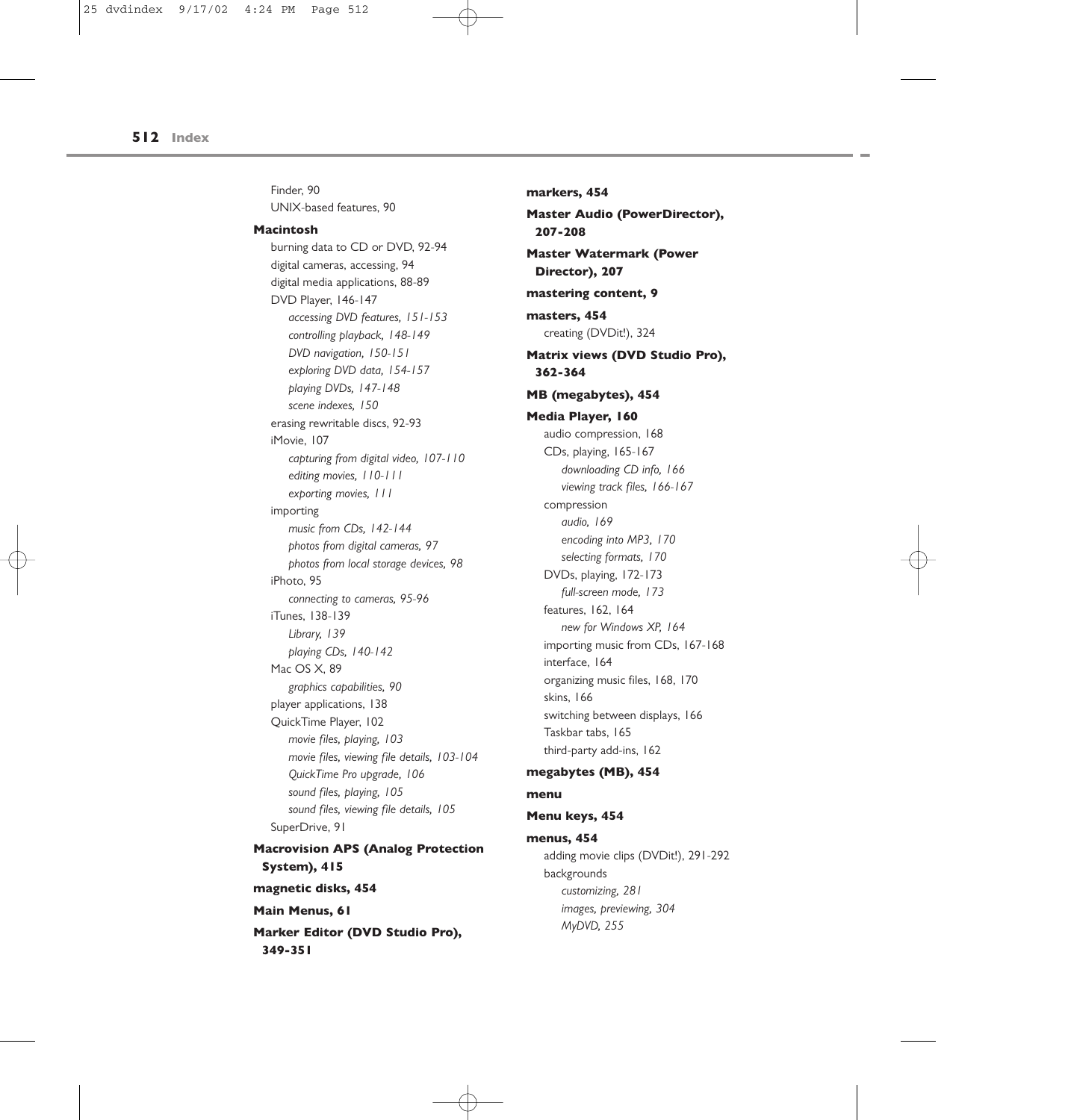buttons *adding (DVDit!), 293-294 customizing, 282-283* chapter indexes, 248 clip indexes, 248 creating *DVDit!, 290-291 Scenarist, 409-410* customizing (iDVD), 279 designing *PowerDirector, 213 WinProducer, 225* DVD *alternate tracks, 61, 64 moving between menus, 61* DVD players, 59-61 *selecting buttons, 60* in DVD recorders, 76 DVD Studio Pro, 341 *motion, creating, 345-348 still, creating, 341-344* DVDit!, 309 *adding background audio, 309-310 customizing, 307-308 editing, 310 linking movies to, 311 reviewing settings, 310 setting properties, 317-318* iDVD *editing text, 271-272 organizing clips, 276* linked *adding clips to, 237-239 DVDit!, 293-295* Main Menus, 61 *typical entries, 61* motion menus, 455 MyDVD, 239 *adding movies, 236-237 editing, 231-232 nested, 240-241 organizing movies, 236-237* nested, adding clips, 277

Offbeat Action menu (DVD Studio Pro), 335-336 in ReelDVD, 389-390 *creating, 390* setup, 65, 461 styles *custom, 256 MyDVD, 254-255* styles, selecting in iDVD, 270-271 themes, applying, 283 Title menus, 61, 463 titles *adding (DVDit!), 292-293 customizing, 281-282* Top Menus, 61 **mini-DVD, 16, 454**

**Modes Wheel (PowerDirector), 197**

Audio mode, 207-208 Effects mode, 205-206 Picture-in-Picture (PIP) mode, 206-207 Speed mode, 204 Titles mode, 205 Transitions mode, 208-209 Trim mode, 203

## **monophonic audio, 454**

## **motion menus, 455**

## **MOV format (QuickTime), 455**

## **movies**

on CD, 10 *adding DVD content to CDs, 10* converting to DVD, 10 digitizing film frames, 10 display rates, 51 DVD versus VHS, 7 *quality degradation over time, 7* DVD-Video format, 8-9 *DVD-R and DVD-RW recordable formats, 11 mastering, 9* DVDit!, 309-311 *chapter points, setting, 313-314 linking to menus, 311*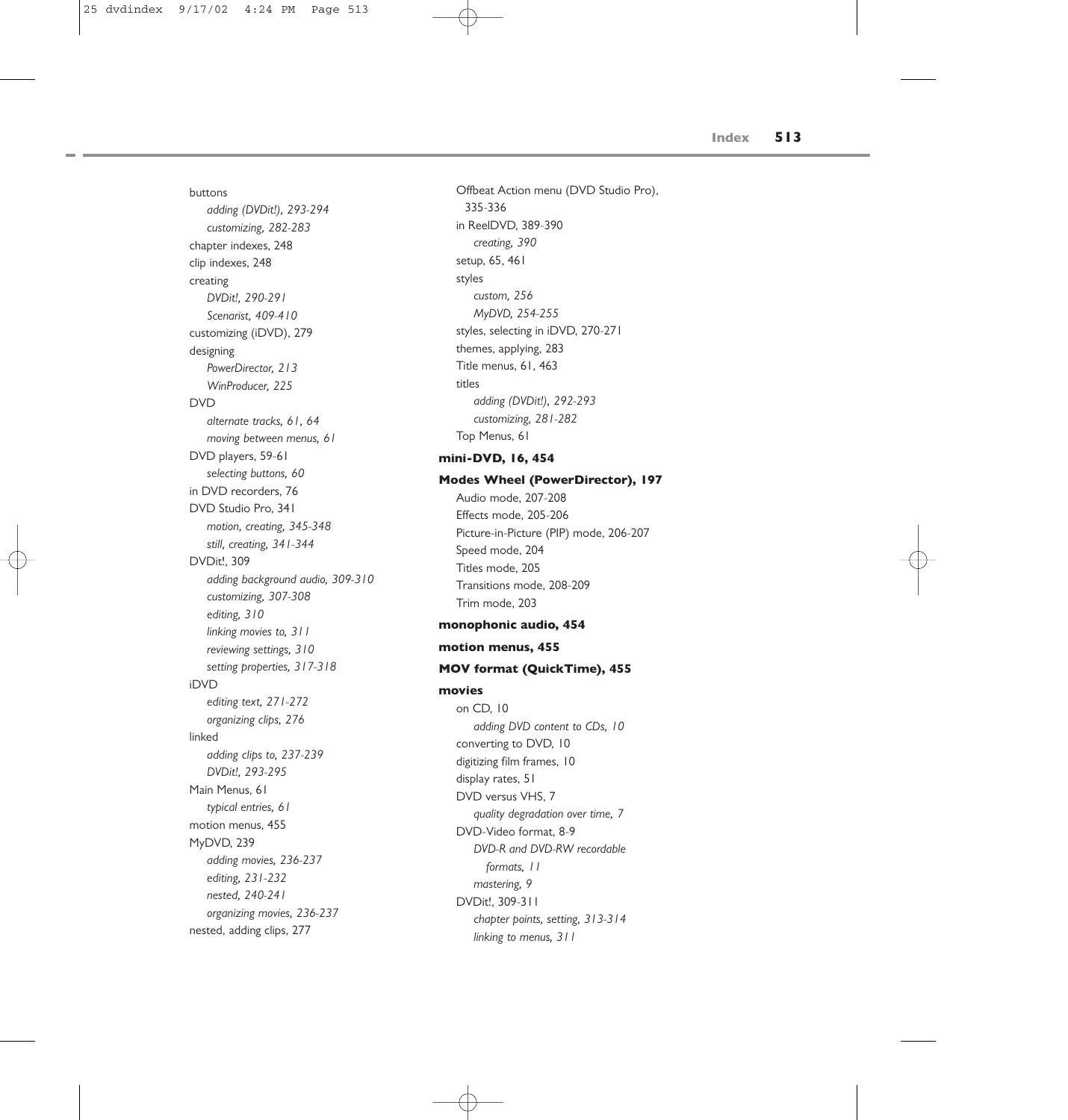*properties, setting, 319 viewing in timeline, 312-313* editing *iMovie, 110-111 QuickTime Pro, 106 Windows Movie Maker, 131* exporting *iMovie, 111 Windows Movie Maker, 132-133* organizing in MyDVD, 236-237 playing *DVD Player (Macintosh), 147-148 DVDit!, 300-301 QuickTime Player, 103* previewing, 104 viewing file details in QuickTime Player, 103-104 widescreen, 15

## **MP3 compression format, 41, 144, 455**

setting options, 144-145 use in Media Player, 170

### **MPEG format, 455**

MPEG audio, 455 MPEG-1, 455 MPEG-2, 455 MPEG-4, 455

## **MPEGAV directory, 183** exploring, 183

## **multi-story DVD, 456**

**MultiAngle video, 456** DVD Studio Pro, 354-355

## **multichannel audio, 456**

**multilanguage support, 66, 456**

### **multiplexing, 10, 234, 456**

**multistream audio, 456**

#### **music, DVD-Audio format, 12-13**

**My Music folder, 168**

organizing music files, 168-169 viewing albums by cover art, 168-169 **My Pictures folder (Windows), 126 My Playlists folder, 171 My Video folder (Windows), 129 MyDVD, 25, 227** adding audio, 242 *replacing audio, 242-243* burning discs, 257 *DVDs, 257-258 quality settings, 257* buttons *arranging, 241 deleting, 242 editing, 231-232* capturing video, 243-244 *from DV camcorders, 245-247 with chapters, 247-248* editing, 249-250 *compressed video, 251 existing DVDs, 258-260 OpenDVD, 259 trimming clips, 249-250* features, 227 importing audio, 243 importing video, 230, 237 *adding to menus, 230-231* launching, 228-229 main application window, 230 menus, 239 *adding movies, 236-237 backgrounds, 255 editing, 231-232 linked menus, 237-239 nested, 240-241 organizing movies, 236-237 styles, 254-256* Preview mode, 233 projects, 229 *creating, 228-229 playback, 235-236 previewing, 232-233 recording, 234-235 saving, 233*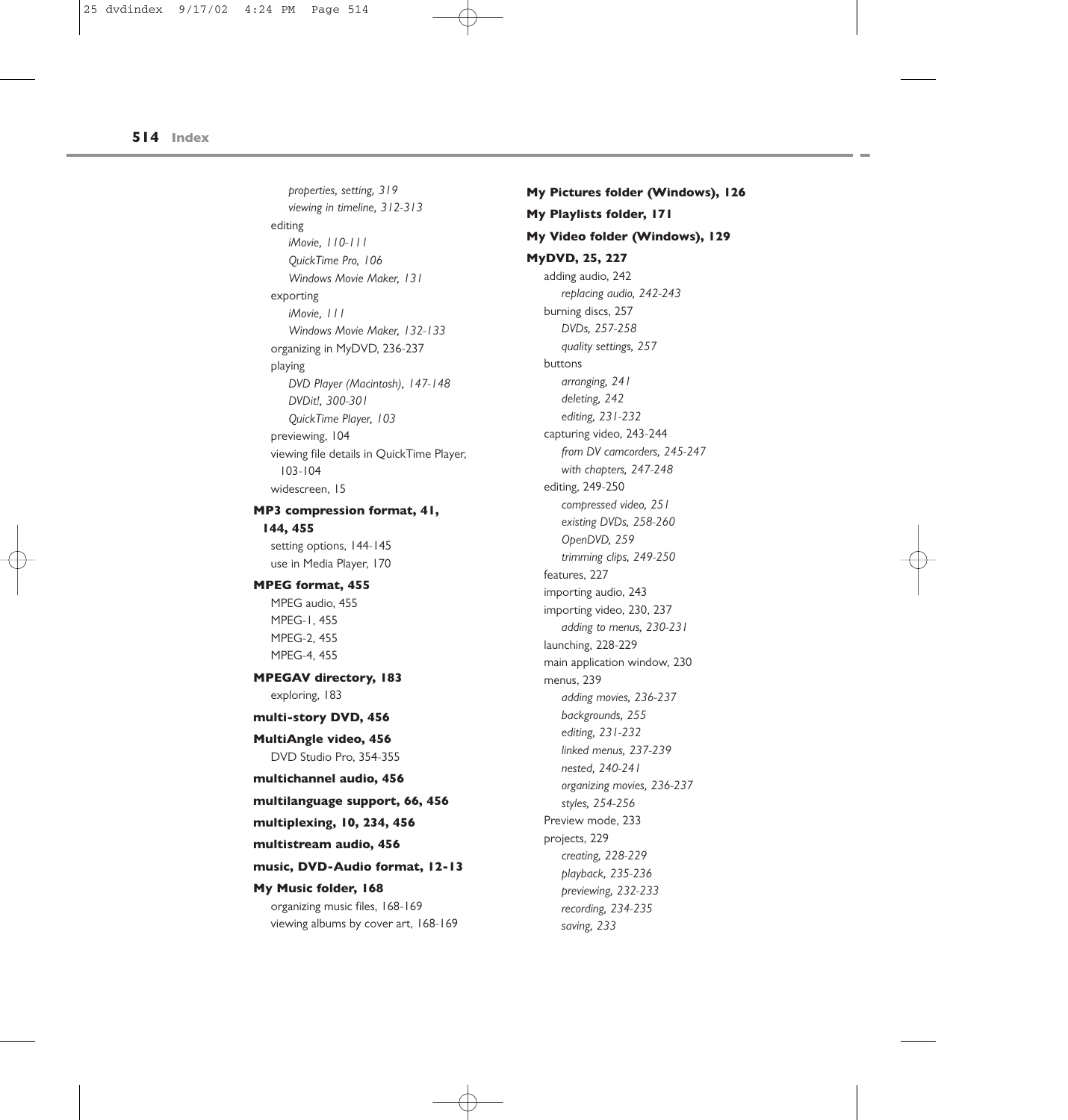recording direct to DVD, 260-263 ShowBiz, 250 slide shows, 251 *creating, 251-252 display options, 252-253* text, styles, 255

## **N**

**navigation, 456** navigation commands, 412-413, 456 navigational links *DVD Studio Pro, 333-334 DVDit!, 304, 314-319*

**NeoDVDstandard/Plus 4, 482 nested menus, adding clips, 277 non-seamless playback, 457 NTSC format, 457 NUON, 457**

## **O**

**Offbeat Action menu (DVD Studio Pro), 335-336 Open/Close buttons, 58 OpenDVD, editing, MyDVD, 259 Operating System layer, 429 optical disc, 457 OS X.** *See* **Macintosh Out points, 457 outputs, 44** DVD, formats, 65 **overscancs, 457**

## **P**

**PAL (Phase Alternation Line), 457 Palette window (DVDit!), 289-290 palettes, 457**

**pan and scan format, 50, 457 Panasonic DMR-E20 recorder, 83 Panasonic DMR-E30 recorder, 82** time-slip function, 83 **Panasonic DMR-HS2 recorder, 82 Panasonic VDR-M10 DVD-RAM camcorder, 84.** *See also* **camcorders** inputs and outputs, 85 recording modes, 85 **parental controls, 66, 458 Partition layer, 428 Parts-of-Titles (PTTs) in Scenarist, 412 paths, 458 PCM (Pulse Code Modulation), 458** linear PCM, 453 **perceptual compression, 458 PGCs (program chains), 407, 458** in Scenarist, 412 **Phase Alternation Line (PAL), 457 Philips DVDR985 recorder, 80** modification modes, 81 recording rates, 81 **phono connectors, 458 Photo Library (iPhoto), 97 photos** editing in iPhoto, 100-101 exporting from iPhoto, 101-102 organizing *in iPhoto, 99 in Windows XP, 126-128* photo books, creating in iPhoto, 101 **physical disc format, 16 physical media, 430** physical parameters, 431 read-only, 430 reading a disk, 430

> rewritable, 430 write-once, 430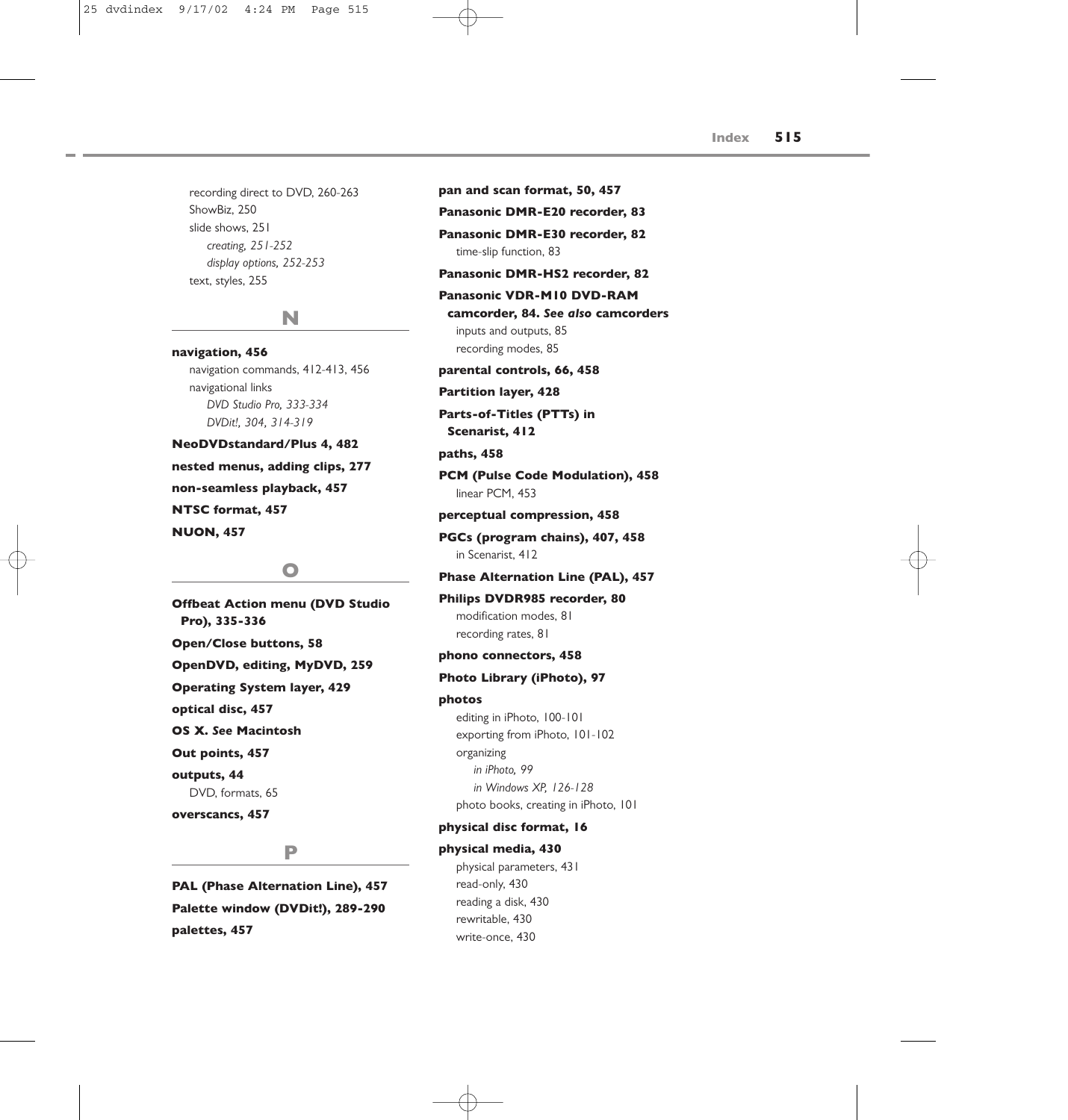**Physical Medium layer, 428 PICT format, 458 Picture-in-Picture (PIP) (PowerDirector), 206-207 Pinnacle Studio 7 video editor, 26 Pioneer Elite DVR-7000 recorder, 78** Video mode, 79 **Pioneer PRV-9000 recorder, 78 pixels, 458 playback** in iDVD, 275 non-seamless, 457 paths, 458 seamless, 460 Windows, 160 **players, 448** applications, 448 audio *iTunes, 138-142 QuickTime Player, 105* automated DVD authoring, 482 *DVD MovieFactory, 485 Express DV, 483 MyDVD 4, 484 NeoDVDstandard/Plus 4, 482* consumer video editing with automated DVD authoring, 475 *PowerDirector 2, 475 Studio 8, 478 Ulead VideoStudio 6, 481 Video Wave 5 Power Edition, 479 VideoWave Movie Creator, 480 WinProducer 3, 477* DVD *alternate tracks, 61, 64 basic functions, 58 buying guide, 32 changing camera angles, 65 chapter controls, 63 connecting, 44-45 control and status functions, 55-57 disc formats, 38-41*

*display controls, 64 enhanced video and audio features, 67 first play elements, 58 inputs, 44 menus, 59-61 multilanguage support, 66 navigation, 59-61 Open/Close buttons, 58 output formats, 65 outputs, 44 parental locks, 66 playback controls, 62 portable, 35-36 Power buttons, 58 PowerDVD, 175 remote controls, 56 set-top, 32-38 setting up, 36-38 setup menus, 65 versus VCRs, 63 widescreen display, 50-51 WinDVD, 178* DVD software players, 469 *CinePlayer 4, 474 DVD Player 3 for Macintosh OS X, 469 InterActual Player 2, 473 PowerDVD XP 4, 471 Windows Media Player for Windows XP, 470 WinDVD 4, 472* Macintosh, 138 personal DVD authoring, 486 *DVDit! 2.5, 487 iDVD 2, 486 Ulead DVD Workshop, 488* professional DVD authoring, 489 *DVD Studio Pro 1.5, 489 Impression DVD-Pro 2.2, 490 ReelDVD 3, 491 Scenarist 2.6, 492* reading discs, 430 region codes, 42 *changing, 43* set-top, 460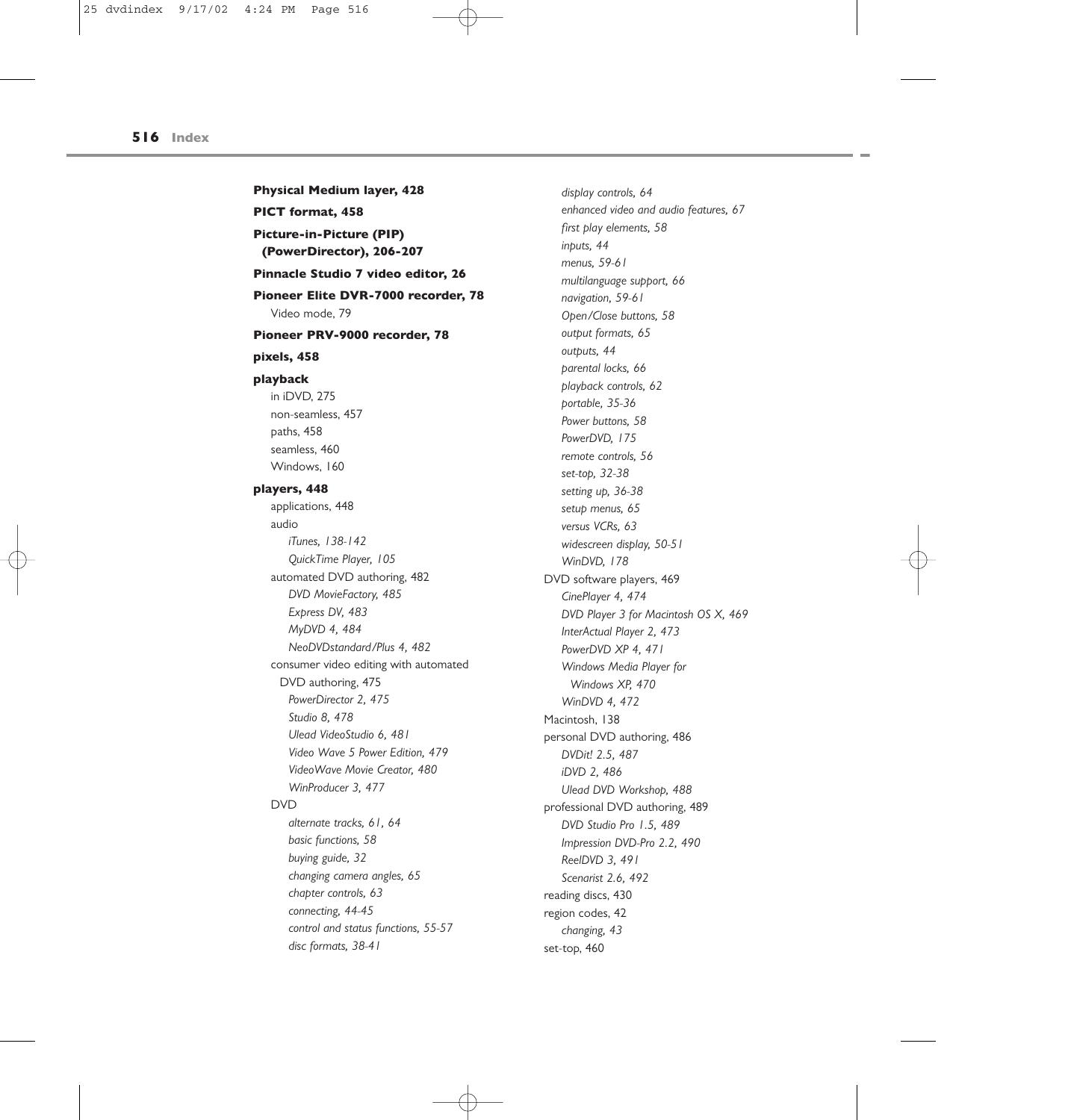### **playing.** *See also* **playback**

#### CDs

*AutoPlay, 162-163 Media Player, 165-167* clips (PowerDirector), 209 DVDs *AutoPlay, 162-163 InterActual Player, 186-187 Media Player, 172-173*

**playlists, 458** in DVD recorders, 76

#### **portable DVD players, 35**

buying considerations, 35-36

#### **Power buttons, 58**

### **power cables, 45**

### **PowerDirector, 192**

authoring, 195, 210 burning discs, 211, 215 capturing clips, 198, 200 *from digital camcorders, 198-200* clips *adjusting speed, 204 exporting, 208-210 importing, 200-201 overlaying, 206-207 playing, 209 previewing, 201, 208 producing, 209-210 splitting, 201-202 transition effects, 208-209* creating productions, 202 editing, 194, 202-209 effects, 205-206 features, 196 importing files, 211-212 interface, 197 Master Audio, 207-208 Master Watermark, 207 menus, designing, 213 Modes Wheel, 197 *Audio mode, 207-208 Effects mode, 205-206*

*Picture-in-Picture (PIP) mode, 206-207 Speed mode, 204 Titles mode, 205 Transitions mode, 208-209 Trim mode, 203* previewing completed projects, 213-214 slide shows, 211 starting projects, 211 titles, 205

## **PowerDirector 2, 475**

#### **PowerDVD, 162, 174**

features, 175 screen capture function, 180 viewing DVD information, 174, 176 *chapter point thumbnails, 177-178 exploring navigational structure, 177 tree view, 177*

### **PowerDVD XP 4, 471**

#### **premastering, 458**

### **prerecorded disc formats, 39-40**

#### **previewing**

clips *PowerDirector, 201-202, 208 WinProducer, 217, 223-224* projects *DVDit!, 295-297 iDVD, 272-273 MyDVD, 232-233 PowerDirector, 213-214 ReelDVD, 377-380*

## **producing clips (PowerDirector), 209-210**

**program chains (PGCs), 407, 458** in Scenarist, 412

**programs, 407, 458 progressive displays, 51 progressive scans, 459 progressive video, 459 Project View window (DVD Studio Pro), 338-339**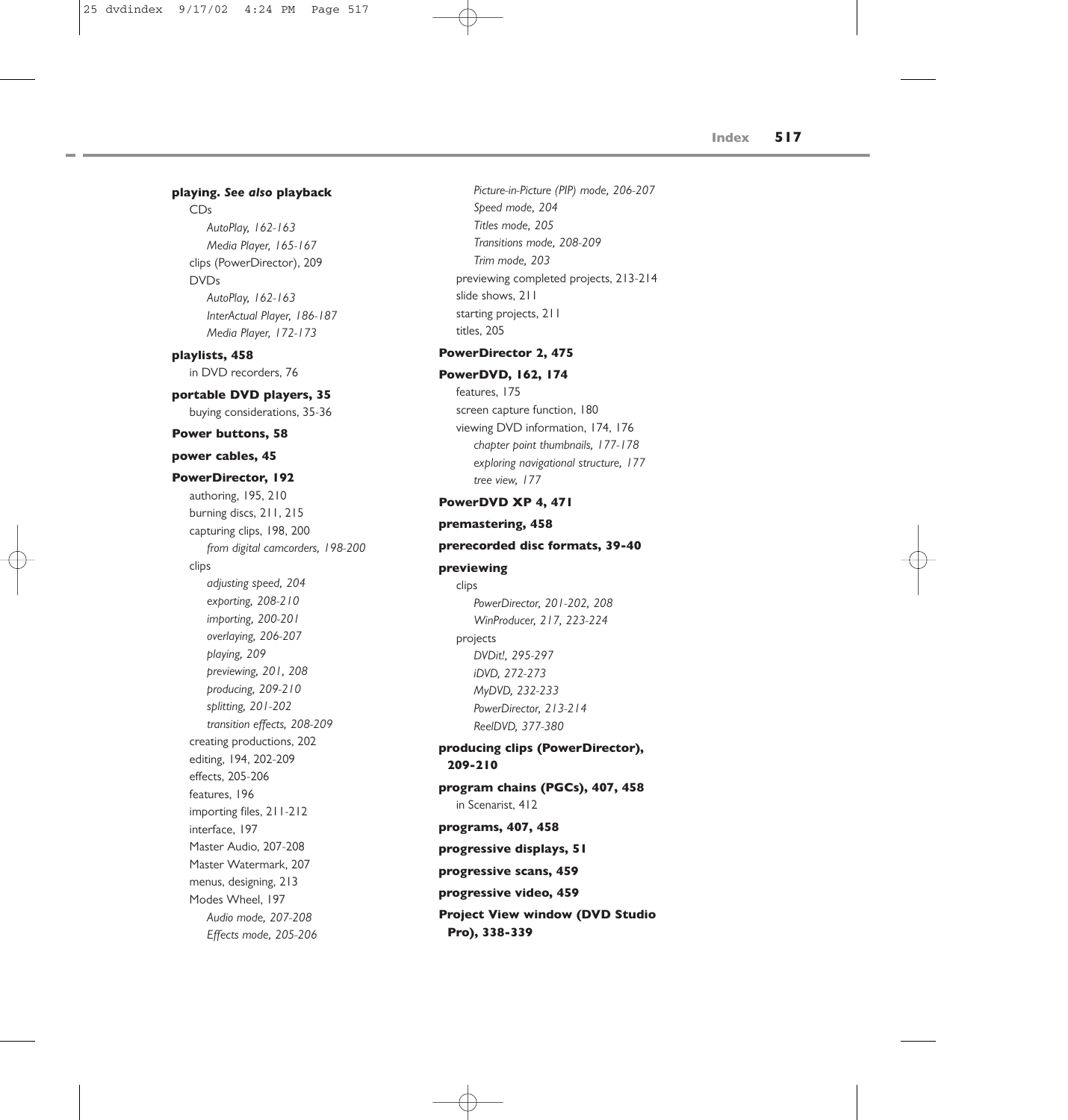**Property Inspector (DVD Studio Pro), 337-338 PTTs (Parts-of-Titles) in Scenarist, 412**

**Pulse Code Modulation (PCM), 458**

## **Q-R**

**QuickTime, 459** MOV format, 455

### **QuickTime Player, 102**

movie files *playing, 103 viewing file details, 103-104* QuickTime Pro upgrade, 106 *editing movies, 106* sound files *playing, 105 viewing file details, 105*

**Radio Frequency (RF) video, 459 ratings, 66 RCA connectors, 47, 459 re-recordable CDs, 17 read-only media, 430**

## **reading discs, 430**

#### **recordable discs**

burning (Macintosh), 94 recordable CDs, 17 formats, 11, 17-18, 40 formatting, 117

**recorders, 70, 449** benefits, 70 buying, 71 *considerations, 71-72* connecting, 74 connectors, 74-75 DVD compatibility, 76 DVD+R/RW format, 80-81 *compatibility issues, 81*

> *finalizing discs, 81 Philips DVDR985, 80-81*

*Video mode, 79* DVD-RAM format, 82 *Panasonic DMR-E30 recorder, 82-83 recording with, 82* editing in, 76 finalizing discs, 80 menus, 76 Pioneer Elite DVR-7000, 78 *Video mode, 79* Pioneer PRV-9000, 78 playback, 74 playlists, 76 recording, 73 *external video, 73 live broadcasts, 73* rewritable formats, 76-77 **recording, 73, 459** direct to DVD, 260-261 *setting up, 261-263* external video, 73 live broadcasts, 73 projects in iDVD, 274-275 with Windows XP, 115 *choosing formats, 117* **ReelDVD, 371** assets, 394 *format settings, 395* audio clips, importing, 396 burning to disc, 397-398 buttons, 389-390 *creating, 390-392* Chapter Selection menu, 380 chapters, 383 *creating, 384* defining links between tracks, 376 Explorer window, 373-375 Facepainting Tutorial project, 373 features, 372-373

images and subpictures, importing, 395-396

DVD-R format, 83

*compatibility issues, 83* DVD-R/RW format, 78-79 *Recording Video mode, 79*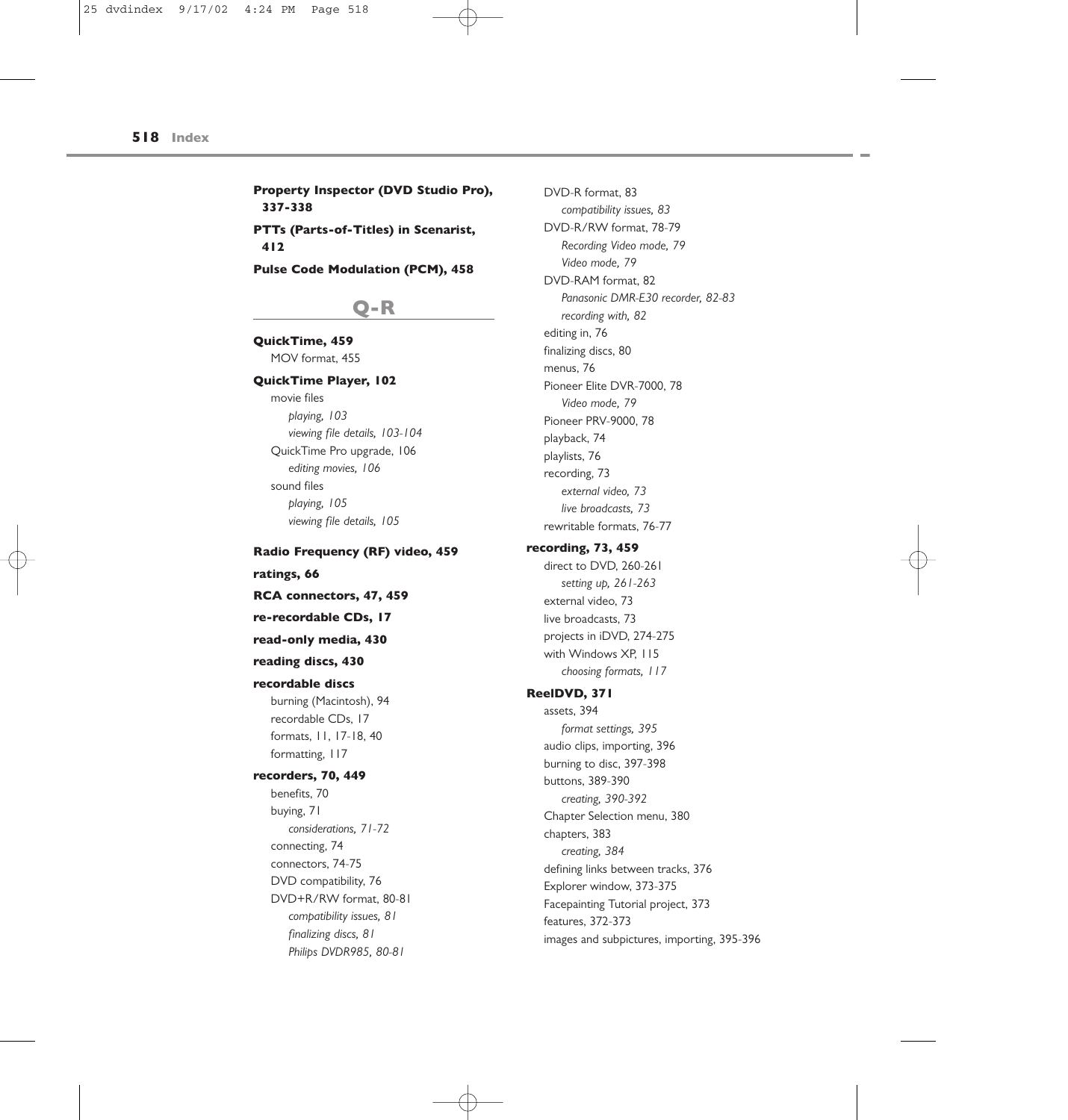Information window, 374 interface, 374 languages, setting, 387-389 launching, 373 links, creating, 392 *global links, 393 menu command links, 394 track links, 393-394* menus, 389-390 *creating, 390* navigation, 375-377 Play Video menu, 379 Preview window, 374, 377-380, 397 projects *building, 396 previewing, 377-380 simulating, 397 viewing navigational design, 376* slide shows, 379, 385 *adding audio, 386 creating, 385 Still Shows, 385* source files, browsing, 375 Storyboard, 373, 375-377 streams *assigning to tracks, 381 viewing and editing, 382* subtitles, 386 *creating, 387-388* toolbar, 374 Track window, 374, 381-382 *zooming out, 383* video tracks, 383 *creating, 383 importing, 396*

## **ReelDVD 3, 491**

```
references, 433
hardware products, 435
industry organizations, 434
integrated computer systems, 436
online resources, 434
publications, 433
software, 436
```
**region codes, 42-43** changing, 43 **regional management, 459 Remote Control (DVDit!), 296 remote controls, 56** Menu keys, 454 Return keys, 459 Title keys, 463 **rendering, 459 replication, 459 resolution, 459 Return key, 459 rewritable CDs, 17 rewritable discs** CDs, 17 erasing (Macintosh), 92-93 rewritable formats, 76-77 rewritable media, 430 **RF (Radio Frequency) video format, 48, 459 RGB format, 459 ripping data, 459**

## **S**

**S-Video, 462** connectors, 47-49 video format, 49 **SACD (Super Audio Compact Disc) format, 13, 41, 425, 460 safe areas, 460 safe colors, 457 sampling rates, 7, 460 saving projects in iDVD, 273 scaling, 460 Scan function, 63 Scenario Editor (Scenarist), 404-405** disc organization, 405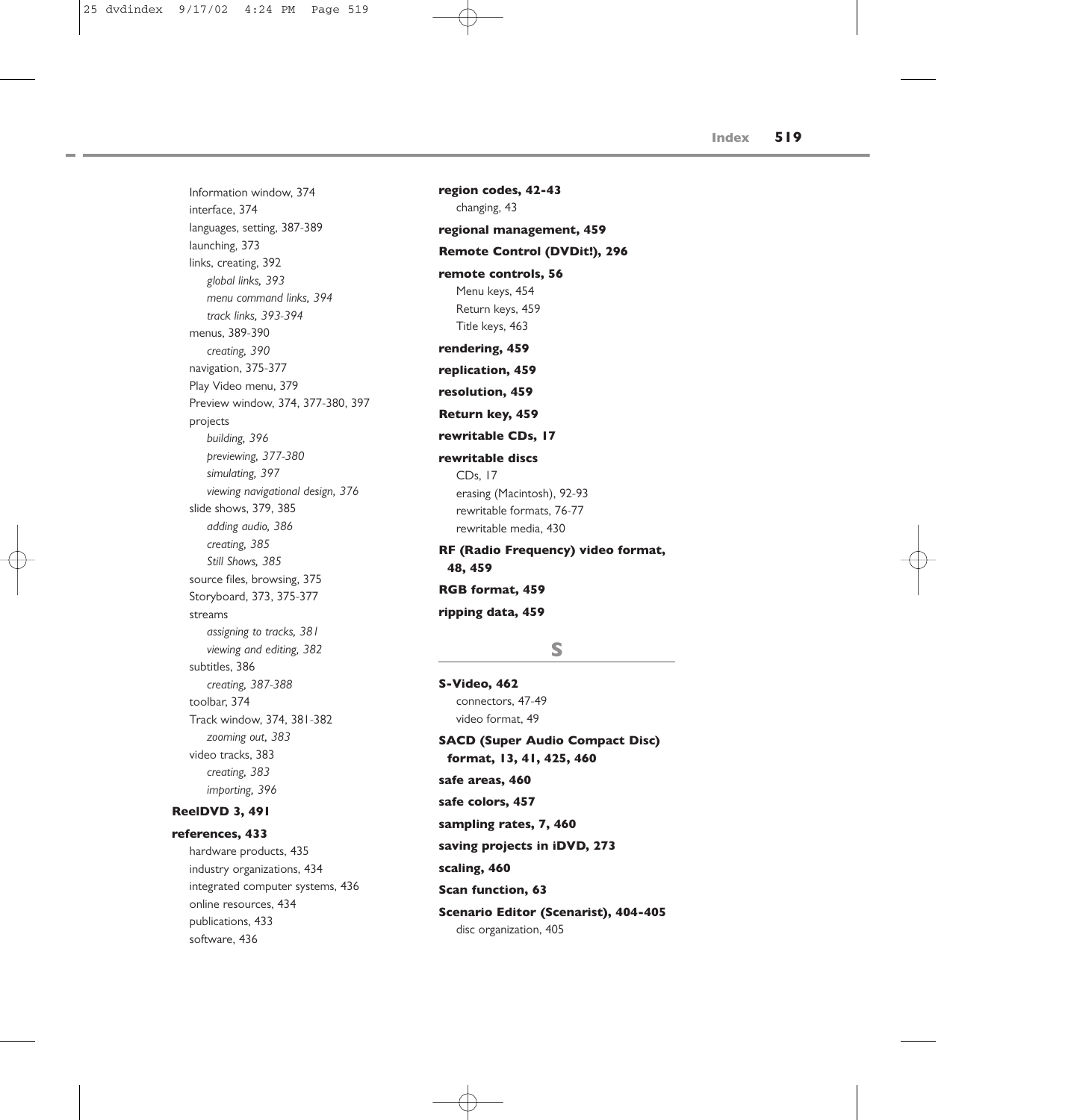**scenarios, 404-405** creating in Scenarist, 402, 414 **Scenarist, 402** Branch Wizard, 407 buttons, creating, 409 colors, editing, 411 copy protection, 415 editing tracks, 408 interface, 403-404 *Data Editor, 403 Layout Editor, 404 Scenario Editor, 404 Track Editor, 403* Layout Editor, 414 *creating layouts, 415-416* link navigation, 407 Loop Wizard, 407 menus, creating, 409-410 navigational commands, 412-413 navigational flow, 411 *chapter links, 412 program chains, 412* Project Wizard, 403 Scenario Editor, 404-405 *disc organization, 405* scenarios, creating new, 402 *defining scenario settings, 402* subpicture effects, 411 Subtitle Editor, 409 Template Wizard, 407 Timeline view, 408-409

## Track Editor, 408 **Scenarist 2.6, 492 Scene Index menu, 460 scenes, 460 screen-capture functions, 180 scripts, 460** DVD Studio Pro, 359-360 subtitles, 462 **SDDS (Sony Dynamic Digital Sound), 54, 460**

**seamless playback, 460**

### **Search Forward function, 63**

### **Search Reverse function, 63**

**set-top DVD players, 32-33, 460** buying considerations, 33-34 setting up, 36 *connecting directly to televisions, 37 connecting to stereo systems, 37-38*

## **Setup menu, 461**

iDVD, 278-279 MyDVD, 251

> *creating, 251-252 display options, 252-253*

PowerDirector, 211

## **ShowBiz, 250**

**signals** audio, 52-53 video, 46 *component video format, 49-50 composite/baseband video format, 48-49 digital video format, 50 RF video format, 48 S-Video video format, 49* **simulation, 461 single-sided discs, 461 skins, Media Player, 166 Skip Forward function, 63 Skip Reverse function, 63 slide shows, 461** adding audio, 386 DVD Studio Pro, 357-358

ReelDVD, 379, 385 *adding audio, 386 creating, 385 Still Shows, 385* **Slow Motion Forward function, 63 Slow Motion Reverse function, 63 Smart Video Rendering Technology (SVRT), 198**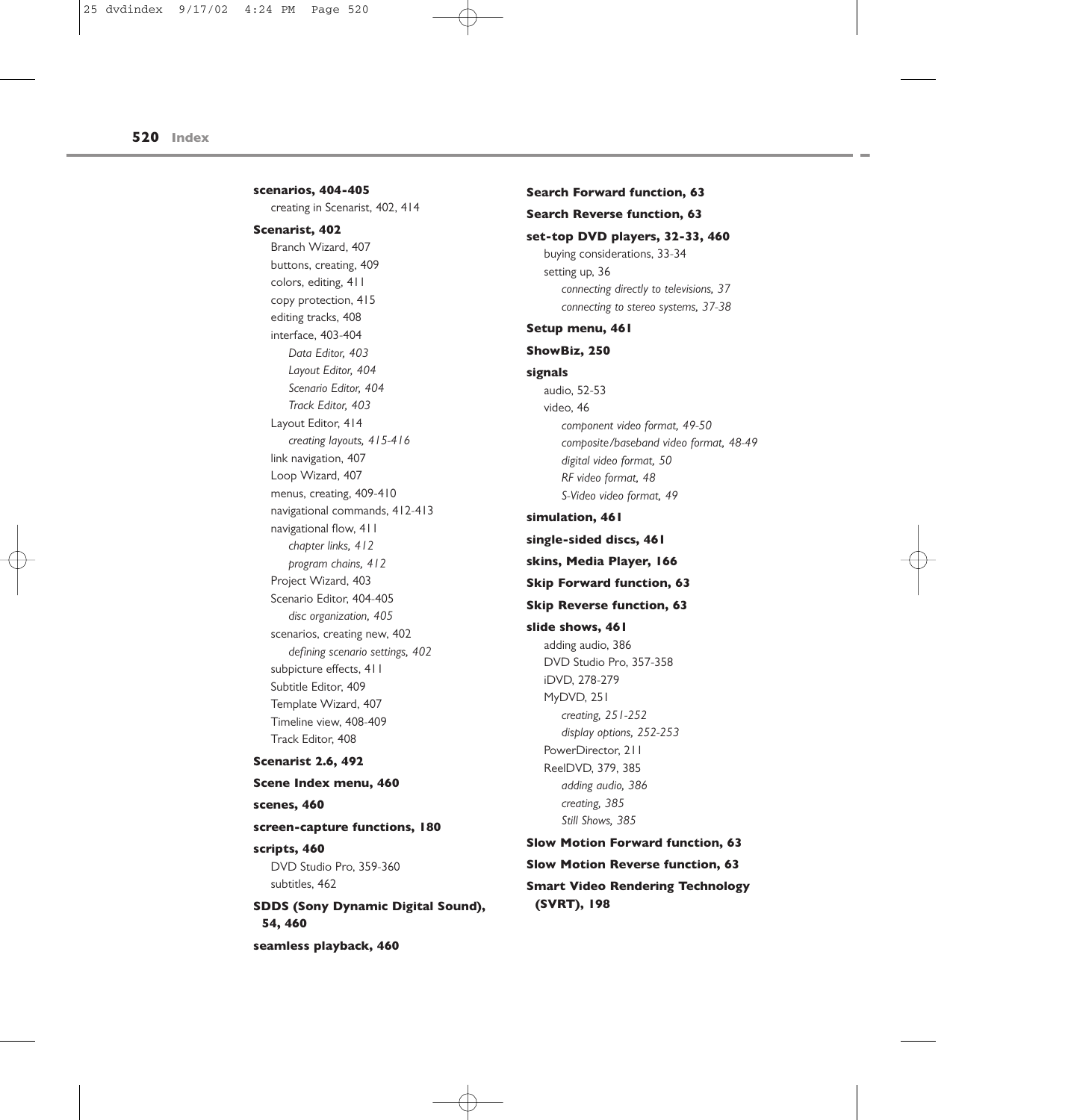**software, 23** automated DVD authoring, 482 *DVD MovieFactory, 485 Express DV, 483 MyDVD 4, 484 NeoDVDstandard/Plus 4, 482* consumer video editing with automated DVD authoring, 475 *PowerDirector 2, 475 Studio 8, 478 Ulead VideoStudio 6, 481 VideoWave 5 Power Edition, 479 VideoWave Movie Creator, 480 WinProducer 3, 477* data-burning software, 24 DVD software players, 23-24, 469 *CinePlayer 4, 474 DVD Player 3 for Macintosh OS X, 469 InterActual Player 2, 473 PowerDVD XP 4, 471 Windows Media Player for Windows XP, 470 WinDVD 4, 472* personal DVD authoring, 24, 486 *DVD MovieFactory, 26 DVDit! 2.5, 487 iDVD, 25 iDVD 2, 486 MyDVD, 25 Pinnacle Studio 7 video editor, 26 Ulead DVD Workshop, 488* playing DVDs (Windows), 162 professional DVD authoring, 489 *DVD Studio Pro 1.5, 489 Impression DVD-Pro 2.2, 490 ReelDVD 3, 491 Scenarist 2.6, 492* video editing, 493 *Adobe Premiere 6.5, 496 Edition, 497 Final Cut Pro 3, 494 iMovie 2, 493*

*Ulead MediaStudio Pro 6.3, 498 Windows Movie Maker for Windows XP, 495* video-editing, 192-194 *PowerDirector, 192, 196 WinProducer, 192-193, 215* **Sonic DVDit!.** *See* **DVDit! Sonic MyDVD.** *See* **MyDVD Sonic ReelDVD.** *See* **ReelDVD Sonic Scenarist.** *See* **Scenarist SONICblue ReplayTV, 69 Sony Dynamic Digital Sound (SDDS), 54, 460 splitting clips** in PowerDirector, 202 in WinProducer, 217-218 **SPRM (System Parameter) registers, 463 status functions, 55-57 Step Forward function, 63 Step Reverse function, 63 stereo audio systems, 461** connecting set-top DVD players, 37-38 **still images, 461** importing (DVDit!), 303-304 Still Shows, 461 **Still Shows, 461** ReelDVD, 385 **storage capacity of DVD, 14-15** double-sided discs, 15 dual-layer discs, 16 mini DVD, 16 terms and abbreviations, 15 **Stories Folder (DVD Studio Pro), 352 story sequences (DVD Studio Pro), 352-353 storyboards, 461 Studio 8, 478**

**subpicture streams, 461**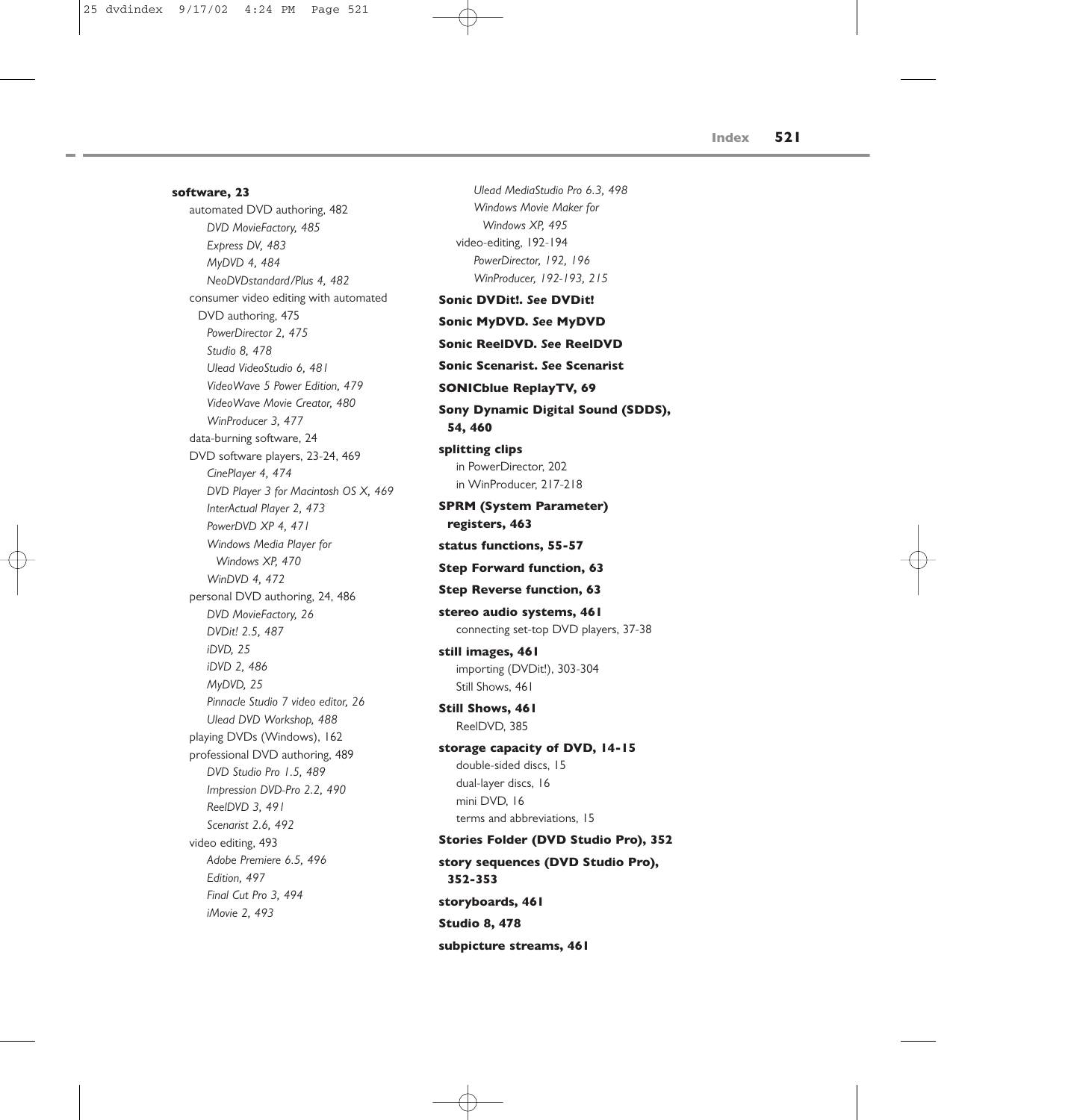## **Subtitle Editor (Scenarist), 409 Subtitle function, 64 subtitles, 461** creating in Scenarist, 409 DVD Studio Pro, 355-356 ReelDVD, 386 *creating, 387-388* subtitle scripts, 462 subtitle streams, 462 **subwoofers, 462 Super Audio Compact Disc (SACD) format, 13, 41, 425, 460 Super Video CD (SVCD) format,10, 41, 423, 462 SuperDrive, 91 superimposing, 462 surround sound, 462** audio formats, 54 *downmixing, 55 virtual surround-sound, 55* Dolby Surround, 446 Dolby Surround Pro Logic, 446 virtual surround sound, 465 **SVCD (Super Video CD) format, 10, 41, 423, 462 SVRT (Smart Video Rendering Technology), 198 synchronization, 463 System Parameter (SPRM) registers, 463**

## **T**

### **televisions**

connecting set-top DVD players, 37 display rates, 51

#### **text, styles (MyDVD), 255**

### **themes**

applying (iDVD), 283 DVDit!, 299-300 *opening files, 301* selecting (iDVD), 271

**TIFF format, 463 timecodes, 463 Timeline (Scenarist), 408-409 timeline, 463** viewing movies (DVDit!), 312-313 **Title key, 463 Title menus, 61, 463 titles, 407, 463** adding to menus (DVDit!), 292-293 PowerDirector, 205 WinProducer, 222 **TiVo, 69 Top Menus, 61 Track Editor (Scenarist), 408 track tiles (DVD Studio Pro), 348-349** chapter markers, 348-349 *interactive, 351-352 Marker Editor, 349-351 story sequences, 352-353* **Track window (ReelDVD), 381-382** zooming out, 383 **tracks, 463 transcoding, 234, 464 transition effects, 464** PowerDirector, 208-209 WinProducer, 219-220 **trimming clips, 464** MyDVD, 249-250

## **U**

**UDF (Universal Disc Format), 429, 464 UDF Bridge file system, 464 Ulead DVD Workshop, 488 Ulead MediaStudio Pro 6.5, 498 Ulead VideoStudio 6, 481 Universal Disc Format (UDF), 429, 464**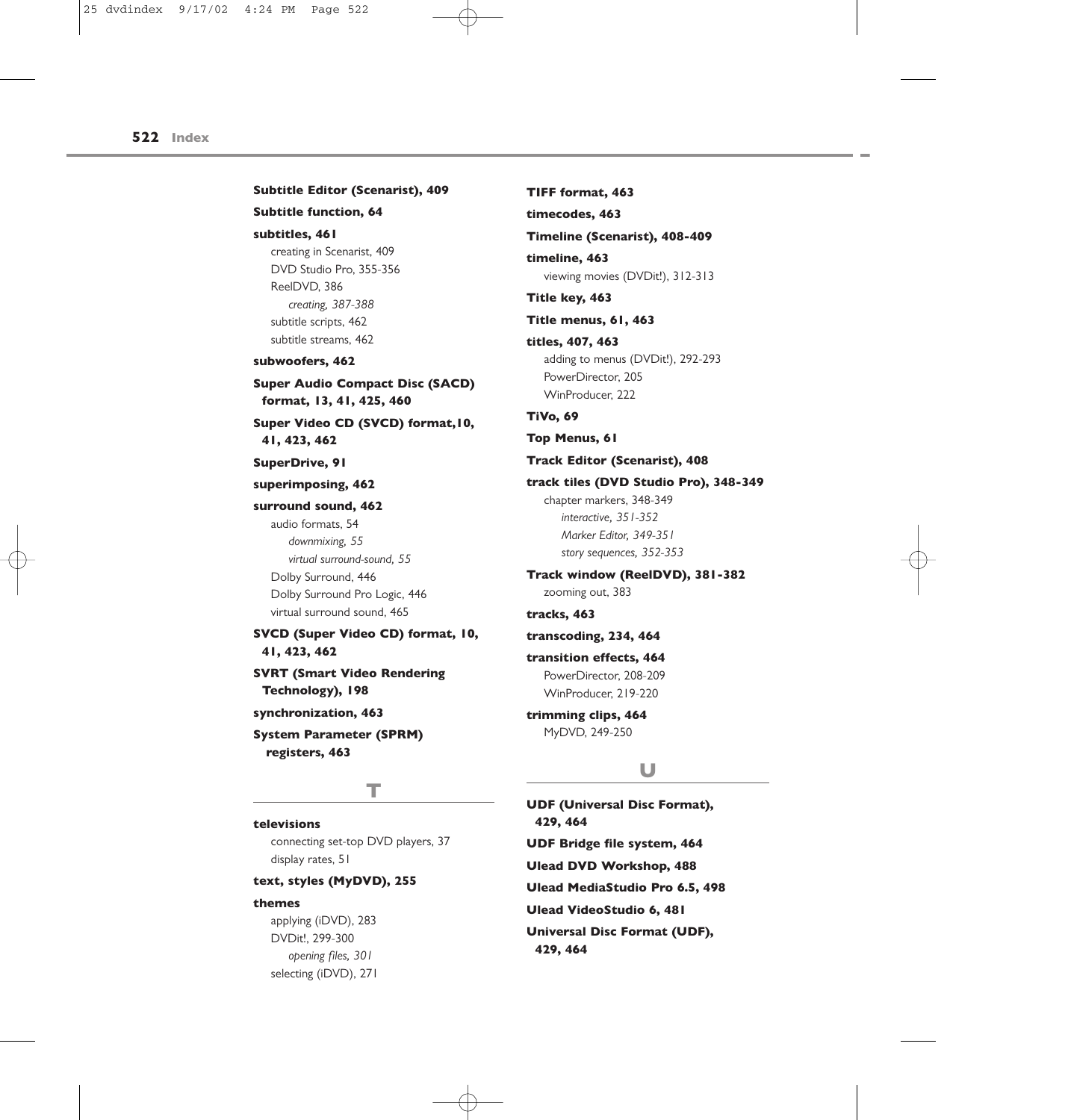## **USB (Universal Serial Bus) interface, 95, 464**

accessing digital cameras (Macintosh), 94

## **USB cameras**

accessing in Windows XP, 125-126 organizing photos, 126-128 support in Windows XP, 124-125

## **V**

## **Variable Bit Rate (VBR), 464 VBR (Variable Bit Rate), 464**

**VCD (Video CD) format, 10, 423, 464** exploring, 183

## **VCRs**

playback controls, 63 versus DVD, 7, 63

### **VHS compared to DVD, 7**

#### **video**

capturing *iMovie, 107-110 MyDVD, 243-248 PowerDirector, 198-200 WinProducer, 216* clips, importing (ReelDVD), 396 compression, editing compressed video, 238, 251 connecting video signals, 46 *types of signals, 46* copy protection *analog, 42 digital, 42-43* displaying, 180 *QuickTime Player, 102* editing, 192-193 *versus DVD authoring, 194 PowerDirector, 192, 196, 202-209 process, 194 software, 194 Windows XP, 130 WinProducer, 192-193, 215-219*

filters (WinProducer), 219-220 formats, 41 importing *DVD Studio Pro, 367 MyDVD, 230-231, 237* MultiAngle, 456 MyDVD, adding and organizing, 237 progressive, 459 video cable connectors, 47 viewing video files in Windows XP, 128 Windows, 161 **video cards (Windows), 161 Video CD (VCD) format, 10, 40, 423, 464** exploring, 183 **video editing tools, 26 Video for Windows, 465 Video Manager (VMG), 405-406, 465** Video Manager, 405 **Video mode (DVD-R/RW recorders), 79 Video Object (VOB), 465 Video Recording (VR) mode (DVD-R/RW recorders), 79 video signals, 46** component video format, 49-50 composite/baseband video format, 48-49 digital video format, 50 RF video format, 48 S-Video video format, 49 **video streams, 465 Video Title Sets (VTS), 405-406, 465** Titles, 407 **video tracks (DVD Studio Pro), 348-349 VideoStudio 6, 194 VideoWave 5, 194 VideoWave Movie Creator, 480**

external, recording, 73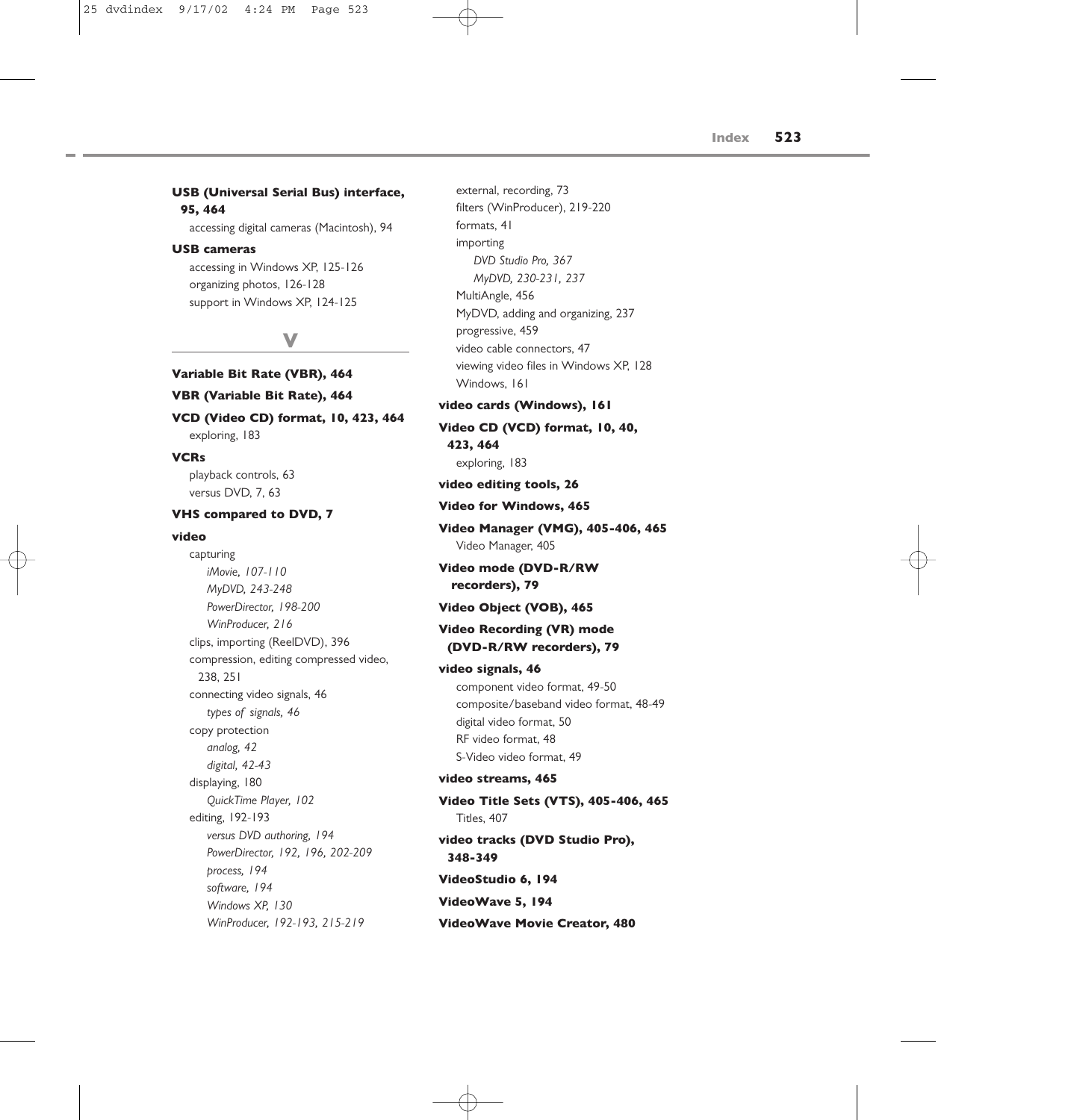**VIDEO\_TS, 155, 181, 465** exploring, 181 files included, 181 **virtual surround sound, 55, 465 VMG (Video Manager), 406, 465**

## **VOB (Video Object) files, 465**

## **volumes, 450**

#### creating (DVDit!), 324

## **VR (Video Recording) mode (DVD-R/RW recorders), 79**

**VTS (Video Title Set) files, 405-406, 465-466** Titles, 407

**W-Z**

### **watermarks, 466**

Master Watermark (PowerDirector), 207

## **WAV format, 466**

### **Web DVD, 466**

### **web links (DVD Studio Pro), 360-361**

#### **web sites**

Apple Computer, 436 Camcorder & Computer Video Magazine, 433 Canopus Corp., 437 Compaq, 436 Discreet, 437 DV Magazine, 433 DVD FAQ, 434 DVD Forum, 6, 434 DVD+RW Group, 434 DVD+RW Resources, 434 DVDA DVD Association, 434 EMedia Magazine, 433 Hewlett-Packard, 436 LaCie DVD Drives, 435 Manifest Technology, 433 Maxell, 435 Microsoft DirectX, 436 Microsoft Windows Media, 436

Panasonic DVD-RAM, 435 Philips Consumer Electronics DVD+RW, 435 Prassi/VERITAS, 437 QPS Inc, 435 Recipe 4 DVD, 434 Recordable DVD Council, 434 Roxio Easy CD Creator and Direct CD, 437 Sony VAIO, 436 Verbatim, 435 Video CD, 434 Vivastar, 435 VOB Information Systems, 437

### **WebDVD, 184**

#### **widescreen, 466**

anamorphic, 440 movies, 15 display formats, 50-51 support in DVDit!, 299

## **Windows**

burning CDs, 171 exploring discs *DVD-Audio, 182 DVD-Video, 181-182 Video CD, 183* Media Player *CDs, playing, 165-167 features, 164 interface, 164 Taskbar tabs, 165* My Music folder, 168 My Playlists folder, 171 playing DVDs, 159-160 *audio playback, 161 software, 162 system requirements, 160* video cards, 161 **Windows Desktop Recording, burning**

**discs, 118-119 Windows Media (WMF) video format, 42 Windows Media Audio (WMA), 466**